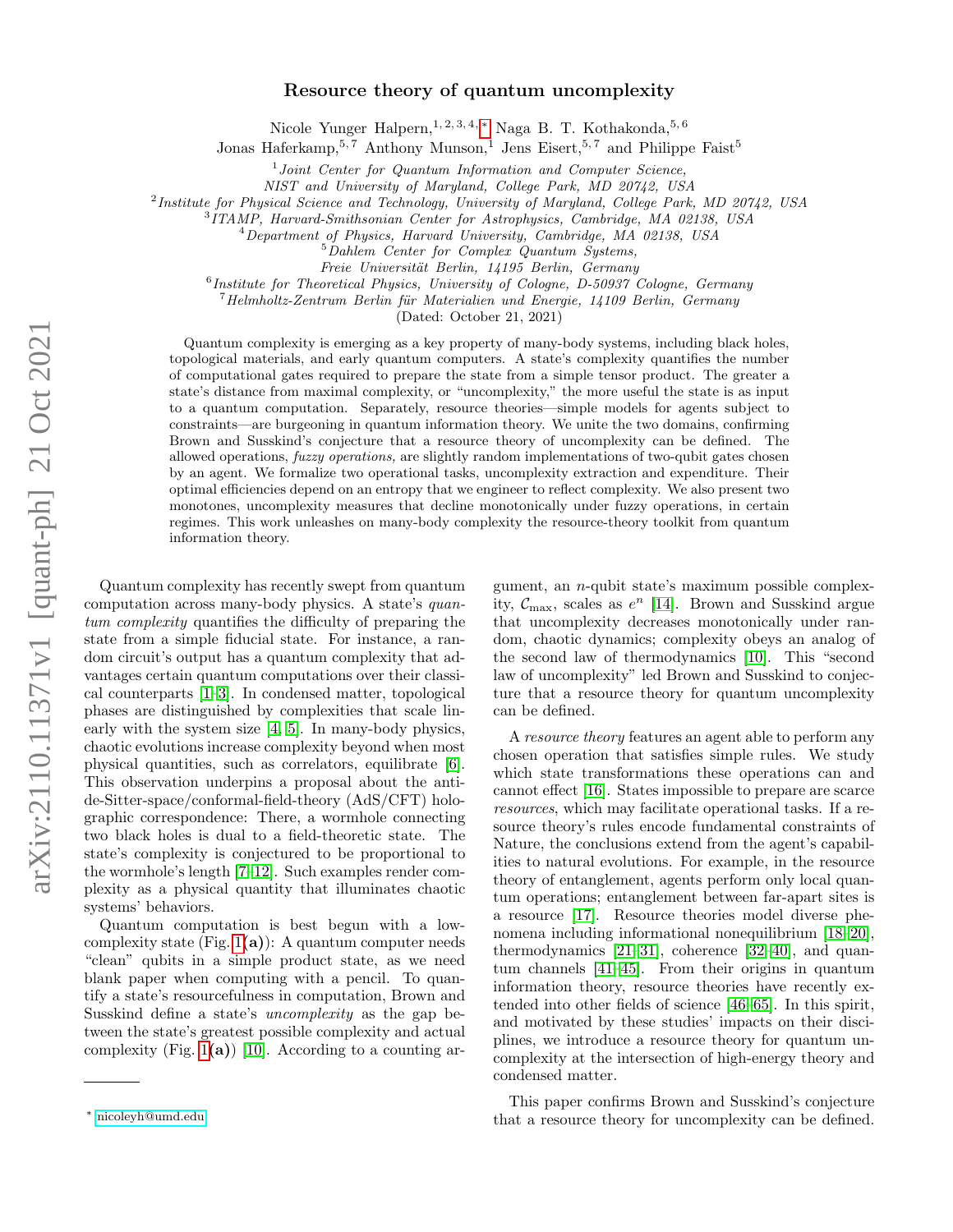<span id="page-1-0"></span>

FIG. 1: State complexity and its geometry. (a) A pure n-qubit state  $|\psi\rangle$  has an exact complexity  $\mathcal{C}(|\psi\rangle)$  equal to the least number of gates required to prepare  $|\psi\rangle$  from  $|0^n\rangle$ . The state's exact uncomplexity is the distance  $\mathcal{C}_{\text{max}} - \mathcal{C}(|\psi\rangle)$  to the maximal *n*-qubit state complexity,  $C_{\text{max}} \sim e^n$ . (b) In a revision of Nielsen's geometry [\[13,](#page-10-16) [14\]](#page-10-8), complexity curves the state space negatively [\[15\]](#page-10-17). Applying a gate corresponds to moving a unit length along a direction in this geometry. Most directions point toward higher-complexity states. To transform into a generic state  $|\psi'\rangle$ ,  $|\psi\rangle$  likely must pass through  $|0^n\rangle$ ; no significantly shorter path exists. Consequently, uncomplexity is desirable in quantum computation: Given a complex  $|\psi\rangle$ , to prepare a desired output  $|\psi'\rangle$ , one must uncompute  $|\psi'\rangle$  to  $|0^n\rangle$ , incurring an overhead. Our resource theory introduces randomness (green shaded regions) into the gates. Such gates tend to increase the state's complexity.

Using the resource theory, we define two operational tasks: Uncomplexity extraction distills pure qubits from an arbitrary state. Expending uncomplexity, one can imitate an arbitrary state. We quantify these tasks' optimal efficiencies with an entropy that we introduce. This complexity entropy measures the entropy that a state appears to have, to a realistic observer able to measure only simple observables. In certain regimes, we prove, the complexity entropy is a monotone, or resource measure, decreasing monotonically under allowed operations. We conjecture that this monotonicity manifests broadly. Furthermore, we prove a version of Brown and Susskind's second law of uncomplexity in the resource theory.

A challenge in defining the resource theory follows from the agent's agency, or ability to choose operations. Designating those operations as gates echoes circuit-based complexity studies. If able to choose any gates, though, the agent can uncompute any pure state to the maximally uncomplex state. Uncomplexity will be easily accessible, not a scarce resource; the resource theory will be a mockery. We rectify this shortcoming by randomizing the gates a little: The agent can perform any slightly random gate, which we call a *fuzzy gate*. Should a state undergo too many fuzzy gates, it grows too random to be useful. The fuzziness ensures that the agent likely will not increase a state's uncomplexity (Fig. [1](#page-1-0)(b)). This fuzziness echoes the widespread modeling of chaos with randomness [\[66](#page-11-5)[–68\]](#page-11-6).

This work is organized as follows. We define the resource theory of uncomplexity, then the complexity entropy. The entropy quantifies the optimal efficiencies with which uncomplexity can be extracted and expended,

Definition of the resource theory of uncomplexity.—We consider a system of n qubits. Denote by  $\sigma_z$  the Pauli zoperator and by  $|0\rangle$  the eigenvalue-1  $\sigma_z$  eigenvector. Let  $|0^k\rangle := |0\rangle^{\otimes k}$ , and let 1 denote the one-qubit identity operator.

Fuzzy gates form the building blocks of the allowed operations. The agent can attempt to perform any 2 qubit gate  $U \in SU(4)$  on any two qubits. Our results generalize to two scenarios in holographic literature [\[10,](#page-10-7) [69\]](#page-11-7):

First, each gate can couple  $k \geq 2$  qubits. Second, the target gates  $U$  can form a discrete set.

The gate implementation suffers from noise as follows. Denote by  $dU$  the Haar (uniform) measure over  $SU(4)$ . Fix an error parameter  $\epsilon > 0$ . Denote by  $p_{U_{\epsilon}}(U)$  a normalized probability density, over SU(4), that satisfies two assumptions: (i)  $p_{U,\epsilon}$  introduces noise in all directions of the 2-qubit–gate space around  $U: p_{U,\epsilon}$  is nonzero on an open set that contains U. (ii)  $p_{U,\epsilon}(\tilde{U})$  sends U no farther than  $\epsilon$  away:  $p_{U,\epsilon}(\tilde{U})$  vanishes for all unitaries  $\tilde{U}$  that satisfy  $||U - \tilde{U}||_{\infty} > \epsilon$ , wherein  $||A||_{\infty}$  denotes the operator norm of  $A$ . If the agent tries to perform  $U$  on two qubits, those qubits undergo a gate  $\tilde{U}$  chosen according to  $p_{U,\epsilon}(U)$  dU.

We can illustrate the density  $p_{U,\epsilon}$  with two examples. First,  $\hat{U}$  can be chosen uniformly randomly from the two-qubit unitaries  $O(\epsilon)$ -close to U in any norm. Second, denote by  $\{P_{j,k}\}\$ any basis for the traceless 2qubit Hermitian operators. Assign random coefficients  $\alpha_{j,k} \in [-O(\epsilon), O(\epsilon)]$ . The Hamiltonian  $H = \sum \alpha_{j,k} P_{j,k}$ perturbs U into  $\tilde{U} = e^{iH}U$ .

<span id="page-1-1"></span>**Definition 1** (Fuzzy gates and operations). Every fuzzy gate is defined in terms of an arbitrarily chosen two-qubit gate U. The fuzzy gate  $\tilde{U}$  is selected uniformly randomly according to a distribution  $p_{U,\epsilon}(\tilde{U})$  that satisfies conditions (i) and (ii) above. Every composition of fuzzy gates is a fuzzy operation.

The fuzzy operations are the allowed operations, which define the resource theory. They form a set closed under composition, as required in a resource theory [\[16\]](#page-10-9). A fuzzy gate is a unitary sampled according to  $p_{U,\epsilon}(\tilde{U}) d\tilde{U}$ . Hence we view the evolved state as random and pure, avoiding mixed states as in much holographic, randomcircuit, and chaos literature. Alternatively, a fuzzy gate can be represented with the quantum channel  $\mathcal{E}(\ldots)$  =  $\int \tilde{U}(\ldots) \tilde{U}^{\dagger} p_{U,\epsilon}(\tilde{U}) d\tilde{U}$  [\[70\]](#page-11-8).

No states or partial traces are allowed. This lack is unusual but has precedents in the resource theories of (i) heat and work [\[71\]](#page-11-9) and (ii) random reversible operations [\[70\]](#page-11-8). No states are free because any tensored-on state benefits quantum computation: Consider tensoring a maximally complex  $m$ -qubit state onto a maximally complex *n*-qubit state.  $\mathcal{C}_{\text{max}}$  grows to ~  $e^{n+m}$ , whereas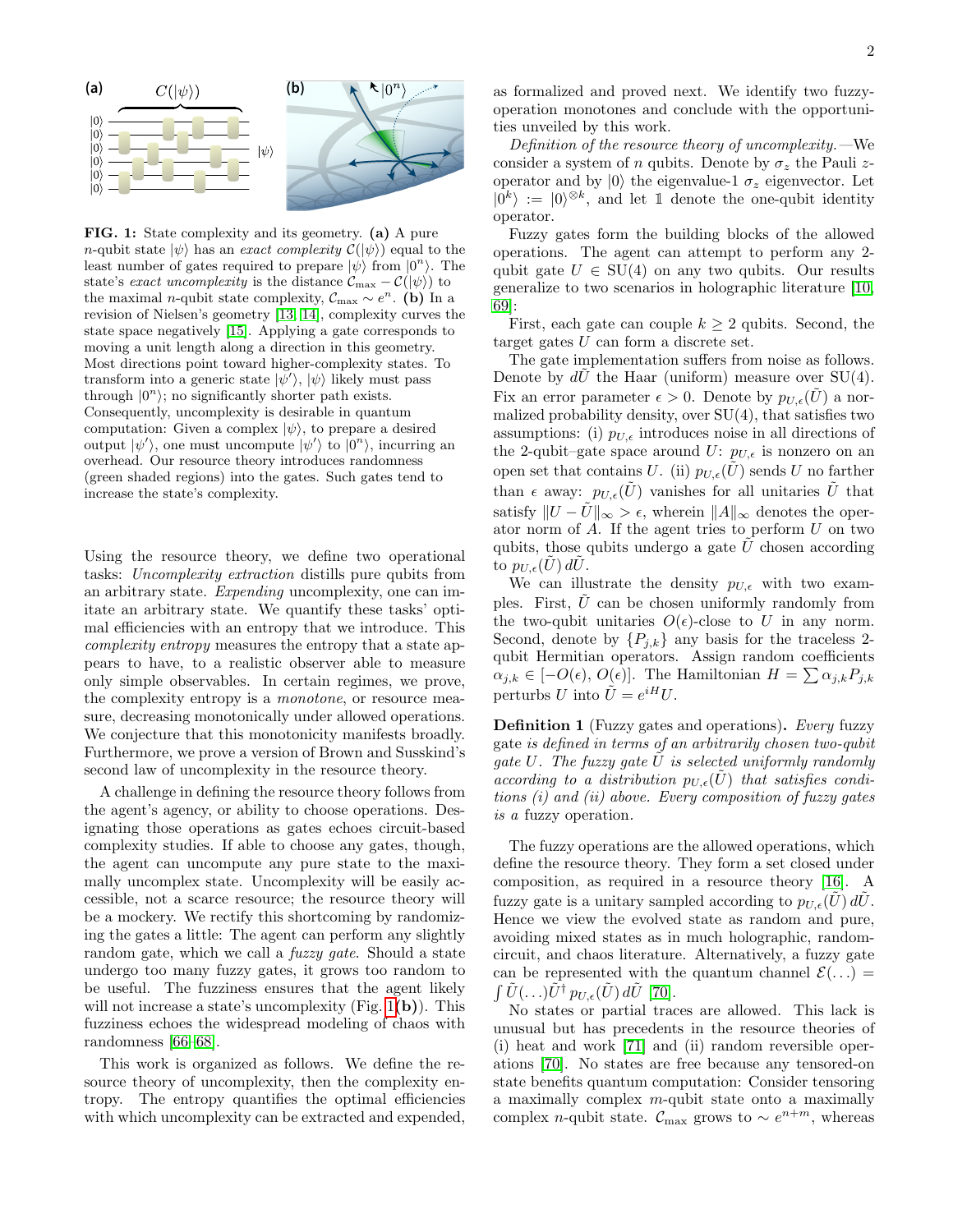the actual complexity grows only to  $\sim e^n + e^m$ . Hence the tensoring-on creates uncomplexity. Even tensoring on a maximally mixed state can boost computational power, as shown by the one-clean-qubit computational model [\[10,](#page-10-7) [14,](#page-10-8) [72\]](#page-11-10).

Complexity entropy.—We introduce an entropy that quantifies tasks' efficiencies in the resource theory of uncomplexity. Common entropies do not reflect complexity  $[10]$ . For instance, consider an *n*-site system undergoing a random, chaotic evolution. Let the system occupy a pure state  $\rho_t$  at time t. The von Neumann entropy  $H_{\rm vN}(\rho_t) := -\text{Tr}(\rho_t \log_2 \rho_t) = 0 \,\forall t$ , regardless of  $\rho_t$ 's complexity. Furthermore, site  $j$  occupies some reduced state  $\rho_t^{(j)}$ . The entanglement entropy  $H_{\rm vN}(\rho_t^{(j)})$  can saturate in a time  $O(n^0)$ . In contrast, the complexity can grow for a time  $\sim e^{n}$  [\[6\]](#page-10-4). We overcome these obstacles, introducing an entropy suited to complexity, inspired by [\[73\]](#page-11-11). Reference [\[74\]](#page-11-12) will detail the entropy's properties.

The complexity entropy quantifies how random a state appears if probed only through sufficiently simple observables. For instance, consider measuring a simple observable of a highly complex state  $|\psi\rangle$ . The outcome is highly random, as if  $|\psi\rangle$  were highly entropic [\[75\]](#page-11-13). Reference [\[73\]](#page-11-11) introduces a strategy for quantifying this apparent randomness: Use an operational measure of the state's distinguishability from the maximally mixed state, and restrict the associated distinguishability task's complexity. Inspired by this approach, we use the hypothesis testing entropy [\[76](#page-11-14)[–82\]](#page-11-15).

In a hypothesis test, one receives a state,  $\rho$  or  $\sigma$ , and guesses which state arrived. The most general approach involves a two-outcome measurement, represented quantum-information-theoretically with a positive-operator-valued measure (POVM) [\[83\]](#page-11-16)  $\{Q, \mathbb{1} Q$ , wherein  $0 \leq Q \leq \mathbb{1}$ . Outcome Q suggests that the state was  $\rho$ , and  $1 - Q$  suggests that the state was  $\sigma$ . Let  $\sigma = 1/2^n$ . Suppose that one must, if the state is  $ρ$ , guess  $ρ$  with probability  $≥ η ∈ (0, 1]$ . The minimum probability of wrongly guessing  $\sigma = \mathbb{1}/2^n$ , if the state is  $\rho$ , defines the hypothesis-testing entropy,

$$
H_h^{\eta}(\rho) := \log_2 \left( \min_{\substack{0 \le Q \le 1 \\ \text{Tr}(Q\rho) \ge \eta}} \left\{ \text{Tr}(Q) \right\} \right). \tag{1}
$$

 $H_{\rm h}^\eta(\rho)$  satisfies properties characteristic of entropies [\[78,](#page-11-17) [81,](#page-11-18) [84\]](#page-11-19).

We restrict the measurement's computational difficulty: First, we define a set  $M_0$  of zero–measurementcomplexity measurement operators. Under such an operator's action, each qubit is (i) projected onto  $|0\rangle$  or (ii) not touched (evolved with 1). Define the variable  $\alpha_i$  as 1 if qubit j is projected and as 0 otherwise. If  $(|0\rangle\langle 0|)^0 \equiv 1$ , the measurement operator has the form

$$
\bigoplus_{j=1}^{n} (j|0\rangle\langle 0|j)^{\alpha_j} = Q_0 \in M_0 . \tag{2}
$$

Fix an integer  $r \geq 0$ . Consider performing  $\leq r$  2-local gates, effecting a unitary  $U_r$ , before measuring a  $Q_0$ . The net effect, we define as a complexity-r measurement. The operators  $U_r^{\dagger} Q_0 U_r$  form a set  $M_r$ . Restricting to  $M_r$  the Q in [\(1\)](#page-2-0), we define the complexity entropy.

<span id="page-2-2"></span>Definition 2 (Complexity entropy). The complexity entropy of an n-qubit state  $\rho$  is, for  $\eta \in (0,1]$ ,

<span id="page-2-4"></span>
$$
H_c^{r,\eta}(\rho) := \min_{\substack{Q \in M_r, \\ \text{Tr}(Q\rho) \ge \eta}} \{\log_2(\text{Tr}(Q))\}.
$$
 (3)

We can understand the definition through two extremes. Suppose that  $\rho = |\psi\rangle\langle\psi|$  is pure. Let the number r of performable gates be high, compared to the number of gates needed to prepare  $|\psi\rangle$ .  $U_r$  approximately undoes the gates in  $|\psi\rangle$ , so most tensor factors in [\(2\)](#page-2-1) should be  $|0\rangle\langle 0|$ 's. Q projects onto a low-dimensional subspace, so  $Tr(Q)$  is small, as the minimization requires. In the extreme case,  $Q = |0^n\rangle\langle 0^n|$ , and  $H_c^{r,\eta}(|\psi\rangle) = 0$ . If the projected-onto subspace is so small, is  $\text{Tr}(Q|\psi\rangle\langle\psi|) \geq \eta$ violated? No, as  $U_r|\psi\rangle \approx |0^n\rangle$  by assumption. Therefore, if  $|\psi\rangle$  is uncomplex while many gates are available,  $H^{r,\eta}_{\rm c}(\ket{\psi}) \gtrsim 0.$ 

Contrariwise, let  $|\psi\rangle$  be highly complex and only a few gates be performable (let  $r$  be small). Most qubits, probed locally, likely resemble  $1/2$ . Each  $1/2$  halves  $Tr(Q|\psi\rangle\langle\psi|)$  if multiplying a  $|0\rangle\langle 0|$  in Q. To satisfy  $\text{Tr}(Q|\psi\rangle\langle\psi|) \geq \eta$ , Q must contain many 1's. Each 1 doubles  $Tr(Q)$ . In the extreme case,  $Q = \mathbb{1}^{\otimes n}$ , and  $H_c^{r,\eta}(\ket{\psi}) = n$ . Therefore, if  $\ket{\psi}$  is complex while few gates are performable,  $H_c^{r,\eta}(\ket{\psi}) \lesssim n$ .

We can choose different conventions in Definition [2.](#page-2-2) First, we can define  $M_0$  in terms of the measurements natural for a given platform. Second, we can define  $M_r$ in terms of any complexity measure, such as Nielsen's [\[13,](#page-10-16)  $85-87$ , rather than in terms of r gates.

Uncomplexity extraction and expenditure.—The complexity entropy, we prove, quantifies the optimal efficiencies of two operational tasks that we formalize, using the resource theory (Fig. [2\)](#page-3-0). The allowed operations' fuzziness limits the number of gates performable before the state grows too random to be useful. Our theorems therefore portray the agent as effecting We quantify states' closeness with the trace distance,  $\mathcal{T}(\rho, \bar{\rho}) := ||\rho - \bar{\rho}||_1/2$ , closeness with the trace distance,  $\gamma(p, p) := ||p -$ <br>wherein  $||A||_1 = \text{Tr}\sqrt{A^{\dagger}A}$  denotes the trace norm.

<span id="page-2-0"></span>We define *uncomplexity extraction* as follows. Let  $\rho$ denote any *n*-qubit state,  $r \in \mathbb{Z}_{\geq 0}$ , and  $\delta \geq 0$ . We seek a circuit of  $\leq r$  fuzzy gates, and a selection of w qubits, with the following property. Suppose that  $\rho$  undergoes the circuit and then the nonselected qubits are discarded. The result is  $\delta$ -close to  $|0^w\rangle$  in trace distance (Fig. [2](#page-3-0)(a)). The following theorem establishes an extraction protocol's existence and near-optimality. Appendix [A](#page-4-0) contains the proof.

<span id="page-2-3"></span><span id="page-2-1"></span>**Theorem 1** (Uncomplexity extraction). Let  $\rho$ , r, and δ be as above, and assume that  $\delta > r\epsilon$ . For every  $\eta \in [1 - (\delta - r\epsilon)^2, 1]$ , some protocol extracts w =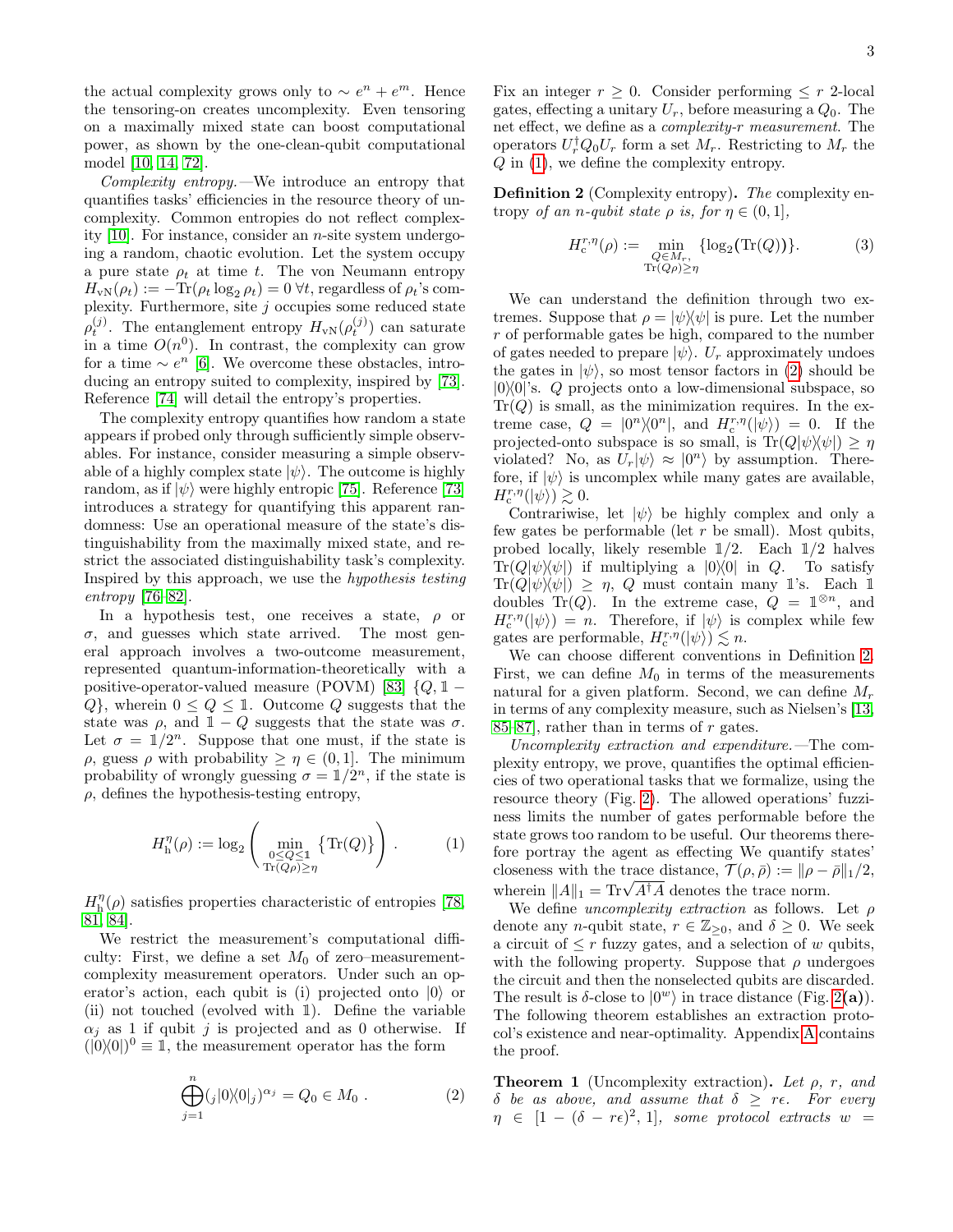<span id="page-3-0"></span>

FIG. 2: Operational tasks of uncomplexity extraction and expenditure in the resource theory. Since gates are fuzzy, the agent can perform only  $\leq r$  gates, lest the state grow too noisy to be useful. (a) Extracting uncomplexity from a state  $\rho$ , one applies  $\leq r$  fuzzy gates. The number of qubits left in the state  $|0\rangle$  is the extractable uncomplexity, which equals the complexity entropy of  $\rho$ . (b) Given enough  $|0\rangle$ 's, an agent can "spend" uncomplexity to imitate  $\rho$ . The agent performs  $r$  fuzzy gates, preparing a state believed, by a computationally bounded referee, to be  $\rho$ .

 $n - H_c^{r,\eta}(\rho)$  qubits  $\delta$ -close to  $|0^w\rangle$  in trace distance. Conversely, every uncomplexity-extraction protocol obeys  $w \leq n - H_c^{r, 1-\delta}(\rho).$ 

Another bound governs the uncomplexity cost of simulating a state  $\rho$ . Suppose that a computationally limited referee, upon receiving an n-qubit state, performs a hypothesis test between  $\rho$  and the completely ignorant observer's null hypothesis,  $1/2^n$ . Computationally restricted, the referee can measure only operators  $Q \in M_r$ . Given  $\rho$ , the referee must guess  $\rho$  with a probability  $\geq \eta \in (0, 1]$ . Naturally, the referee minimizes the probability of guessing  $\rho$  when given  $1/2^n$ . Knowing the referee's choice of Q (nontrivially, as many Q's can be optimal [\[74\]](#page-11-12)), the agent tricks the referee by preparing a simulacrum  $\tilde{\rho}$ . The agent borrows  $w \leq n$  uncomplex  $|0\rangle$ 's from an "uncomplexity bank" (e.g., someone else's laboratory). The bank tacks on whichever  $(n - w)$ -qubit state  $\sigma$  is handy, to raise the total number of qubits to n. The agent does not know  $\sigma$ 's form but can tell the bank which qubits to prepare in  $|0\rangle$ . The agent transforms the *n*-qubit state with  $\leq r$  gates. The referee must guess, with a probability  $\geq 1 - \delta \in (0, 1]$ , that the output is  $\rho$ .

<span id="page-3-2"></span>**Theorem 2** (Uncomplexity expenditure). Let  $\rho$  denote an arbitrary n-qubit state. Let r and  $\delta$  be as above, and assume that  $\delta \geq 2r\epsilon$ . For every  $\eta \in (0,1]$ , and for every  $(n - w)$ -qubit state  $\sigma$ ,  $\rho$  can be imitated with  $w = n - \sigma$  $H_c^{r,\eta}(\rho)$  uncomplex  $|0\rangle$ 's.

Appendix [B](#page-6-0) contains the proof. We expect that  $n H_c^{r,\eta}(\rho)$  uncomplex  $|0\rangle$ 's are necessary.

Uncomplexity monotones.—Monotones are functions f that quantify a resource's monotonic decline under allowed operations. If  $\rho$  denotes an arbitrary state and  $\mathcal E$ denotes an arbitrary allowed operation,  $f(\rho) > f(\mathcal{E}(\rho)).$ Different monotones quantify a state's usefulness in different tasks. For example, consider extracting work by thermalizing an arbitrary state  $\rho$  (analogously to extracting work from an expanding gas) or performing work to prepare  $\rho$  (analogously to compressing a gas). The extractable and required work are monotones in a thermodynamic resource theory [\[88\]](#page-11-22). They resemble free energies and can differ; there is no "one monotone to rule them all"  $[20]$ .

We prove that two functions are fuzzy-operation monotones in certain regimes. The conditions reflect the notorious difficulty of proving that complexity measures grow monotonically under random dynamics [\[6,](#page-10-4) [10,](#page-10-7) [13,](#page-10-16) [73,](#page-11-11) [85,](#page-11-20) [86,](#page-11-23) [89–](#page-11-24)[92\]](#page-11-25). We invoke a brickwork circuit, formed as follows. In layer 1, layer 3, etc., a gate transforms qubits 1 and 2, a gate transforms qubits 3 and 4, etc. In each even-indexed layer, a gate transforms qubits 2 and 3, a gate transforms qubits 4 and 5, etc. Periodic boundary conditions impose a gate on qubits  $n$  and 1 in each evenindexed layer. Define the *brickwork complexity*  $C_{bw}(\ket{\psi})$ as the least number  $R$  of gates in any brickwork circuit that prepares a pure state  $|\psi\rangle$ . The *brickwork uncom*plexity is  $C_{\text{max}} - C_{\text{bw}}(|\psi\rangle)$ .

<span id="page-3-3"></span>Theorem 3 (Monotonicity of brickwork uncomplexity: informal). Let  $|\psi\rangle$  denote an arbitrary n-qubit pure state. The brickwork uncomplexity  $\mathcal{C}_{\text{max}} - \mathcal{C}_{\text{bw}}(\ket{\psi})$  cannot increase under any fuzzy brickwork circuit  $\tilde{U}$  of  $\geq n$  layers, except in a measure-0 set of  $|\psi\rangle$ -preparation-and-Usampling experiments.

We formalize and prove the theorem in App. [C.](#page-7-0) The proof extends random-circuit results in [\[6\]](#page-10-4) and leverages assumption (i) in Definition [1](#page-1-1) (fuzziness extends in all directions of the 2-qubit-gate space).

The second monotone involves the complexity entropy, which  $\leq n$  for every *n*-qubit state  $\rho$ . The *complexity ne-* $\text{gentropy } n - H_c^{r,\eta}(\rho)$  quantifies how far  $\rho$  looks from maximally mixed under limited-complexity measurements. The complexity negentropy declines monotonically in two cases (App. [D\)](#page-9-0). In each,  $\eta = 1$ , enabling us to apply the algebraic-geometry toolkit of [\[6\]](#page-10-4). If  $\eta \ll 1$ , a fuzzy gate can decrease  $H_c^{r,\eta}$ : The error tolerance  $\eta$  can absorb sufficiently small fuzziness. We therefore conjecture the complexity negentropy's monotonicity where some function  $\eta_0(\epsilon)$  lower-bounds  $\eta$ .

<span id="page-3-1"></span>Conjecture 1 (Monotonicity of the complexity negentropy). The complexity negentropy  $n - H_c^{r,\eta}(\ket{\psi})$  cannot increase under fuzzy operations, for all  $r \in \mathbb{Z}_{\geq 0}$ , if  $\eta \geq \eta_0(\epsilon)$ , for some function  $\eta_0(\epsilon)$ .

Conclusions.—We have confirmed Brown and Susskind's conjecture [\[10\]](#page-10-7) that a resource theory of uncomplexity can be defined. The resource theory's allowed operations balance random evolutions, which model chaotic systems, with the agency in resource theories—the agent chooses operations to perform. Using the resource theory, we formalize uncomplexity expenditure and extraction. The tasks' optimal efficiencies, we quantify with a complexity entropy that we introduce. Finally, we identify two fuzzy-operation monotones for certain regimes. This work introduces into quantum complexity the resource-theory toolbox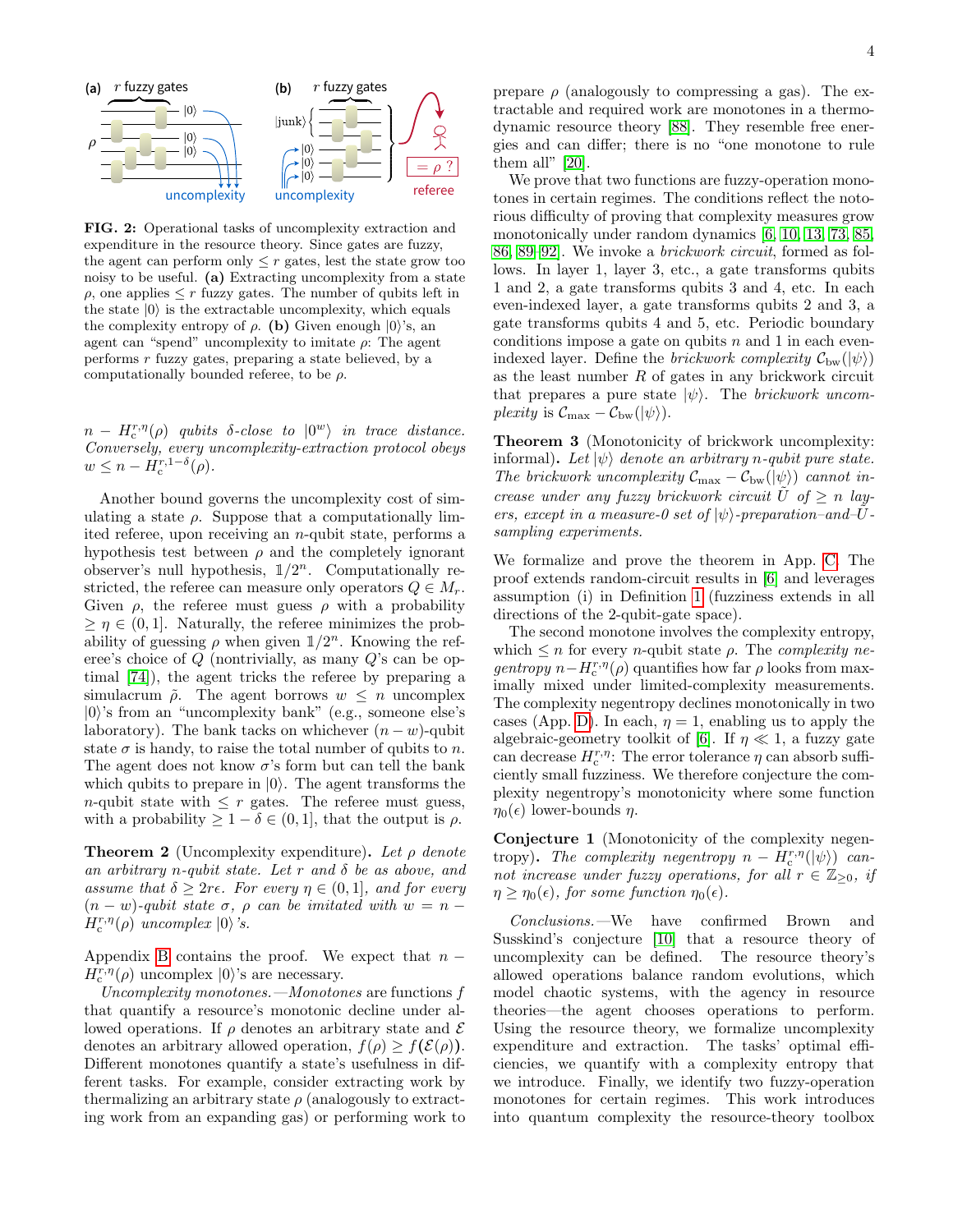that has garnered successes across quantum information theory [\[20\]](#page-10-12).

Our resource theory deviates superficially from two holographic conventions. We invoke the circuit complexity, instead of Nielsen's geometric distance; correspondingly, gates act in discrete time steps, whereas Hamiltonians act continuously. Our model is motivated by (i) quantum information theory, where discrete gates form circuits; (ii) the closeness of circuit complexity to Nielsen's complexity [\[85\]](#page-11-20); and (iii) random circuits' modeling of chaotic evolutions. Reasons (ii) and (iii) suggest that our results might extend from fuzzy gates to perturbed continuous-time evolutions.

This work establishes several opportunities for future research. First, the complexity entropy evades the shortcomings described below Definition [2.](#page-2-2) This entropy can quantify the efficiencies of computationally restricted tasks, such as data compression with few gates, beyond uncomplexity extraction and expenditure. Computing the complexity entropy may be difficult typically, however. The complexity entropy's properties, and applications to information-theoretic tasks and one-shot thermodynamics, will be explored elsewhere [\[74\]](#page-11-12).

Second, the complexity entropy suggests an operational answer to a question undergoing active research how to define mixed-state complexity [\[73,](#page-11-11) [93–](#page-11-26)[98\]](#page-12-0): Complexity quantifies the difficulty of extracting uncomplex  $|0\rangle$  qubits. More precisely, the complexity entropy can anchor a version of the strong complexity introduced in [\[73\]](#page-11-11).

Third, proving Conjecture [1](#page-3-1) would solidify the complexity negentropy's interpretation as a resource quantifier. Also, a proof would strengthen the converse in Theorem [1](#page-2-3) to arbitrarily many fuzzy gates: One would evaluate the complexity entropy on  $\rho$  and on the post-circuit state, then invoke the entropy's monotonicity. Similarly, Theorem [4](#page-7-1) may generalize to a wider regime.

Fourth, the resource-theory framework suggests many questions, logged in [\[16\]](#page-10-9). For example, can allowed operations interconvert any two states asymptotically (if arbitrarily many copies are available)? Furthermore, we anticipate connections with other resource theories focused on the difficulty of implementing unitaries, e.g., the resource theory of magic [\[99](#page-12-1)[–103\]](#page-12-2).

Fifth, the resource theory can impact holography, many-body physics, and quantum computation. One might reframe black-hole paradoxes quantitatively in terms of resource extraction and expenditure. Also, though fuzzy gates involve little randomness, they can serve as proxies for highly random, chaotic Hamiltonian dynamics. Uncomplexity's monotonicity under fuzzy circuits is also expected to relate to the switchback effect [\[8,](#page-10-18) [10\]](#page-10-7), which determines how perturbations affect complexity's evolution. The present work, providing a quantitative resource theory of uncomplexity as a technical tool, is hoped to galvanize further studies of spacetime's uncomplexity.

Acknowledgements.—The authors thank Adam Brown, Giulio Chiribella, Eric Chitambar, Gilad Gour, Aram Harrow, Richard Küng, and Carlo Maria Scandolo, and Leonard Susskind for valuable discussions. N. Y. H. thanks John Preskill for a nudge toward the problem of defining a resource theory of uncomplexity and thanks Shira Chapman, Michael Walter, and the other organizers of the 2020 Lorentz Center complexity workshop for inspiration. This research was supported by an NSF grant for the Institute for Theoretical Atomic, Molecular, and Optical Physics at Harvard University and the Smithsonian Astrophysical Observatory and by the National Science Foundation under Grant No. NSF PHY-1748958. The Berlin team was funded by the FQXi and the DFG (FOR 2724 and CRC 183).

### <span id="page-4-0"></span>Appendix A UNCOMPLEXITY-EXTRACTION PROOF

First, we prove a lemma used in the proofs of Theorems [1](#page-2-3) and [2:](#page-3-2) Suppose that an arbitrary state  $\omega$  undergoes a desired r-gate unitary  $U_r$  or a fuzzy approximation,  $\tilde{U}_r$ . The transformed states,  $U_r \omega U_r^{\dagger}$  and  $\tilde{U}_r \omega \tilde{U}_r^{\dagger}$ , are re-close in trace distance. Then, we complete the proof of Theorem [1.](#page-2-3)

<span id="page-4-3"></span>**Lemma 1.** Let  $\omega$  denote an arbitrary n-qubit state. Consider transforming  $\omega$  by perfectly implemented gates  $V_1, V_2, \ldots, V_r$ . Each  $V_j$  is defined on  $\mathbb{C}^{2n}$  but transforms just one qubit subspace nontrivially. The gates effect the unitary  $U_r := V_r V_{r-1} \dots V_1$  and yield the state  $U_r \omega U_r^{\dagger}$ . Suppose that the gates implemented are  $\epsilon$ -fuzzy. Analogously, denote the fuzzy gates by  $\tilde{V}_1, \tilde{V}_2, \ldots, \tilde{V}_r$  and the effected unitary by  $\tilde{U}_r := \tilde{V}_r \tilde{V}_{r-1} \ldots \tilde{V}_1$ . The fuzzy gates yield the state  $\tilde{U}_r \omega \tilde{U}_r^{\dagger}$  . The transformed states are re-close in trace distance:

<span id="page-4-2"></span><span id="page-4-1"></span>
$$
\mathcal{T}\left(U_r\omega U_r^{\dagger}, \tilde{U}_r\omega \tilde{U}_r^{\dagger}\right) \le r\epsilon . \tag{A1}
$$

*Proof.* We prove the lemma in two steps. First, consider transforming an arbitrary n-qubit state  $\tau$  with a perfectly implemented gate  $V_j$  or a fuzzy gate  $\tilde{V}_j$ . The fuzzy gates are  $\epsilon$ -close to the perfect gates in operator norm, consistently with Definition [1:](#page-1-1)

$$
\|\tilde{V}_j - V_j\|_{\infty} \le \epsilon \quad \forall j = 1, 2, \dots, r \tag{A2}
$$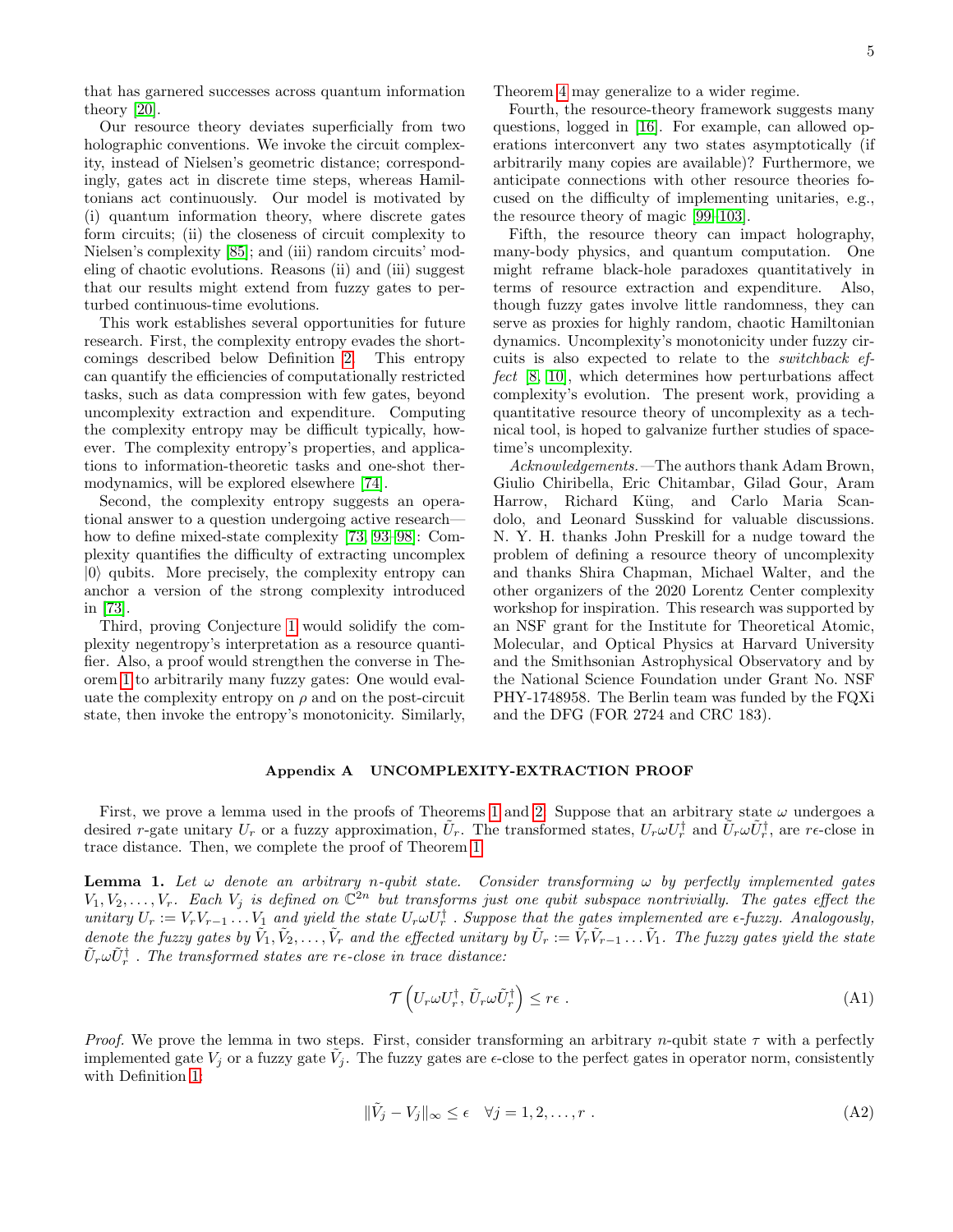Therefore, the transformed states are close:

$$
\mathcal{T}\left(V_j \tau V_j^\dagger, \tilde{V}_j \tau \tilde{V}_j^\dagger\right) \leq \mathcal{T}\left(\tilde{V}_j \tau \tilde{V}_j^\dagger, V_j \tau \tilde{V}_j^\dagger\right) + \mathcal{T}\left(V_j \tau \tilde{V}_j^\dagger, V_j \tau V_j^\dagger\right) \tag{A3}
$$

$$
= \frac{1}{2} \left\| \left( \tilde{V}_j - V_j \right) \tau \tilde{V}_j^{\dagger} \right\|_1 + \frac{1}{2} \left\| V_j \tau \left( \tilde{V}_j - V_j \right)^{\dagger} \right\|_1 \tag{A4}
$$

<span id="page-5-0"></span>
$$
= \frac{1}{2} \left\| \left( \tilde{V}_j - V_j \right) \tau \right\|_1 + \frac{1}{2} \left\| \tau \left( \tilde{V}_j - V_j \right)^\dagger \right\|_1 \tag{A5}
$$

<span id="page-5-2"></span><span id="page-5-1"></span>
$$
= \left\|(\tilde{V}_j - V_j)\tau\right\|_1\tag{A6}
$$

<span id="page-5-3"></span>
$$
\leq \left\| \tilde{V}_j - V_j \right\|_{\infty} \|\tau\|_1 \tag{A7}
$$

<span id="page-5-4"></span>
$$
\leq \epsilon. \tag{A8}
$$

Inequality [\(A3\)](#page-5-0) follows from the triangle inequality. Equation [\(A5\)](#page-5-1) follows from the trace distance's unitary invariance. Equation [\(A6\)](#page-5-2) follows from the property  $||A||_1 = ||A^{\dagger}||_1$  of all linear operators A. Inequality [\(A7\)](#page-5-3) follows from Hölder's inequality. Inequality [\(A8\)](#page-5-4) follows from [\(A2\)](#page-4-1) and from  $||\tau||_1 = 1$ .

Second, we prove Ineq. [\(A1\)](#page-4-2) inductively. The bound (A1) holds when  $r = 1$ :

$$
\mathcal{T}\left(U_r\omega U_r^{\dagger}, \tilde{U}_r\omega \tilde{U}_r^{\dagger}\right) = \mathcal{T}\left(V_1\omega V_1^{\dagger}, \tilde{V}_1\omega \tilde{V}_1^{\dagger}\right) \le \epsilon.
$$
\n(A9)

Suppose that Ineq. [\(A3\)](#page-5-0) holds for all  $r' = 1, 2, ..., r - 1$ . Define  $U_{r-1} := V_{r-1}V_{r-2}...V_1$  and  $\tilde{U}_{r-1} := \tilde{V}_{r-1}\tilde{V}_{r-2}... \tilde{V}_1$ . We can use these unitaries to bound the original trace distance:

$$
\mathcal{T}\left(U_r\omega U_r^{\dagger}, \tilde{U}_r\omega \tilde{U}_r^{\dagger}\right) \leq \mathcal{T}\left(V_r U_{r-1}\omega U_{r-1}^{\dagger} V_r^{\dagger}, V_r \tilde{U}_{r-1}\omega \tilde{U}_{r-1}^{\dagger} V_r^{\dagger}\right) \n+ \mathcal{T}\left(V_r \tilde{U}_{r-1}\omega \tilde{U}_{r-1}^{\dagger} V_r^{\dagger}, \tilde{V}_r \tilde{U}_{r-1}\omega \tilde{U}_{r-1}^{\dagger} \tilde{V}_r^{\dagger}\right)
$$
\n(A10)

<span id="page-5-6"></span><span id="page-5-5"></span>
$$
\leq (r-1)\epsilon + \epsilon \tag{A11}
$$

<span id="page-5-7"></span>
$$
= r\epsilon \tag{A12}
$$

Inequality [\(A10\)](#page-5-5) follows from the triangle inequality. Inequality [\(A11\)](#page-5-6) follows from (i) the trace distance's unitary invariance, (ii) the inductive hypothesis, and (iii) the application of Ineq. [\(A8\)](#page-5-4) to  $\tau = \tilde{U}_{r-1} \omega \tilde{U}_{r-1}^{\dagger}$ .  $\Box$ 

Having proved a lemma used in Theorems [1](#page-2-3) and [2,](#page-3-2) we complete the proof of Theorem [1.](#page-2-3)

*Proof.* First, we prove that extracting  $w = n - H_c^{r,\eta}(\rho)$  uncomplex  $|0\rangle$ 's from  $\rho$  is achievable. Then, we show that this number is optimal: No protocol can extract more  $|0\rangle$ 's.

Achievability: Let  $\rho$  denote any n-qubit state,  $\eta \in (0,1]$ , and  $r \in \mathbb{Z}_{\geq 0}$ . Consider any Q that achieves the min-imization in Eq. [\(2\)](#page-2-2). Q projects  $n - H_c^{r,\eta}(\rho)$  qubits onto  $|0\rangle$ . Without loss of generality, we index those qubits as  $1, 2, \ldots, n-H_c^{r,\eta}(\rho)$ . Denote that set of qubits by W; and the rest of the qubits, by W. Denote by  $U_r$  the  $(\leq r)$ -qubit unitary used to implement  $Q: Q = U_r^{\dagger} \left( \left| 0^{n-H_c^{r,\eta}(\rho)} \right. \right) \!\! \left. \left( 0^{n-H_c^{r,\eta}(\rho)} \right) \otimes 1^{\otimes H_c^{r,\eta}(\rho)} \right) U_r.$ 

By the constraint in the definition [\(2\)](#page-2-2),

$$
\eta \le \text{Tr}(Q\rho) = \text{Tr}\left(U_r^{\dagger} \left[ |0^{n - H_c^{r,\eta}(\rho)} \rangle \langle 0^{n - H_c^{r,\eta}(\rho)}| \otimes \mathbb{1}^{\otimes H_c^{r,\eta}(\rho)} \right] U_r \rho \right) \tag{A13}
$$

$$
= \operatorname{Tr}_{\bar{W}} \left( \operatorname{Tr}_{W} (U_{r} \rho U_{r}^{\dagger}) | 0^{n - H_{c}^{r, \eta}(\rho)} \rangle \langle 0^{n - H_{c}^{r, \eta}(\rho)} | \right) \ . \tag{A14}
$$

The trace's cyclicality implies the final equality. Equation [\(A14\)](#page-5-7) implies that  $\text{Tr}_W(U_r \rho U_r^{\dagger})$  has a fidelity  $\geq \eta$  to  $|0^{n-H_c^{r,\eta}(\rho)}\rangle\langle0^{n-H_c^{r,\eta}(\rho)}|$ . By the relationship between the fidelity and the trace distance [\[104,](#page-12-3) Theorem 9.3.1],

<span id="page-5-8"></span>
$$
\mathcal{T}(\text{Tr}_W(U_r \rho U_r^{\dagger}), \, |0^{n-H_c^{r,\eta}(\rho)}\rangle\langle 0^{n-H_c^{r,\eta}(\rho)}|) \leq \sqrt{1-\eta} \; . \tag{A15}
$$

Therefore, if the gates are implemented perfectly, the protocol extracts  $w = n - H_c^{r,\eta}(\rho)$  uncomplex  $|0\rangle$ 's with accuracy  $\leq \sqrt{1-\eta}$ .

Now, suppose that the gates are  $\epsilon$ -fuzzy. Attempting to implement  $U_r$ , the agent actually implements an approximation  $\tilde{U}_r$ . By Lemma [1,](#page-4-3)  $\mathcal{T}\left(U_r \rho U_r^{\dagger}, \tilde{U}_r \rho \tilde{U}_r^{\dagger}\right) \leq r\epsilon$  . The trace distance is contractive under all completely positive,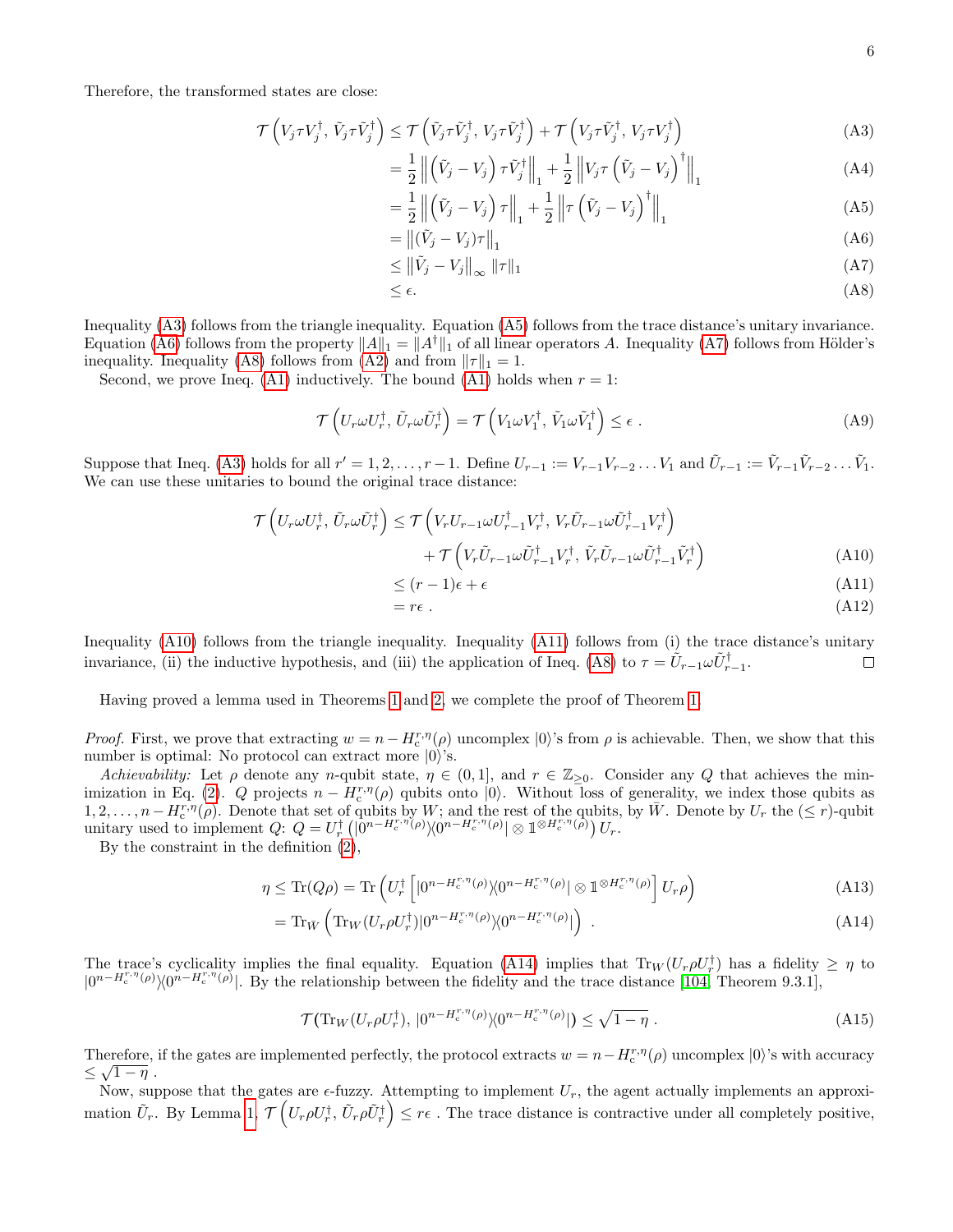trace-preserving maps, including the partial trace. Therefore,  $\mathcal{T}(\text{Tr}_W(U_r \rho U_r^{\dagger}), \text{Tr}_W(\tilde{U}_r \rho \tilde{U}_r^{\dagger})) \leq r \epsilon$ . We combine this inequality with Ineq. [\(A15\)](#page-5-8), using the triangle inequality:

$$
\mathcal{T}(\text{Tr}_{W}(\tilde{U}_{r}\rho\tilde{U}_{r}^{\dagger}), |0^{n-H_{c}^{r,\eta}(\rho)}\rangle\langle0^{n-H_{c}^{r,\eta}(\rho)}|) \leq \mathcal{T}(\text{Tr}_{W}(\tilde{U}_{r}\rho\tilde{U}_{r}^{\dagger}), \text{Tr}_{W}(U_{r}\rho U_{r}^{\dagger})) \n+ \mathcal{T}(\text{Tr}_{W}(U_{r}\rho U_{r}^{\dagger}, |0^{n-H_{c}^{r,\eta}(\rho)}\rangle\langle0^{n-H_{c}^{r,\eta}(\rho)}|) \n\leq \sqrt{1-\eta} + r\epsilon.
$$
\n(A17)

Therefore, for  $\delta \geq \sqrt{1-\eta} + r\epsilon$ , or  $\eta \geq 1-(\delta-r\epsilon)^2$ , one can extract  $w=n-H_c^{r,\eta}(\rho)$  uncomplex  $|0\rangle$ 's, with accuracy  $\geq \delta$ , using  $\epsilon$ -fuzzy operations.

*Optimality:* Again, denote by W the set of not-discarded qubits, and index them as the first qubits. Denote by W the set of discarded qubits. By the constraints on the extraction protocol, the final state must be  $\delta$ -close to the  $|0^w\rangle\langle 0^w|$ : If  $\tilde{U}_r$  denotes the circuit performed with  $\leq r$  fuzzy gates,

$$
\mathcal{T}(\mathrm{Tr}_{\bar{W}}(\tilde{U}_r \rho \tilde{U}_r^{\dagger}), |0^w \rangle \langle 0^w|) \le \delta. \tag{A18}
$$

We can bound this expression using the following quantum-information result: Let  $\sigma$  and  $\gamma$  denote quantum states defined on the same Hilbert space, and let  $\Lambda$  denote an operator such that  $0 \leq \Lambda \leq 1$ . According to Corollary 9.1.1 of Ref. [\[104\]](#page-12-3),

$$
\mathcal{T}(\sigma, \gamma) \ge \text{Tr}(\Lambda \gamma) - \text{Tr}(\Lambda \sigma). \tag{A19}
$$

Let  $\sigma = \text{Tr}_{\bar{W}}\left(\tilde{U}_r \rho \tilde{U}_r^{\dagger}\right)$ , and let  $\gamma = \Lambda = |0^w\rangle\langle0^w|$ . We substitute into Ineq. [\(A19\)](#page-6-1), combine the result with Ineq. [\(A18\)](#page-6-2), and rearrange terms. The result is

$$
\operatorname{Tr}(|0^w\rangle\langle 0^w|\operatorname{Tr}_{\bar{W}}(\tilde{U}_r\rho \tilde{U}_r^{\dagger})\rangle \ge 1 - \delta. \tag{A20}
$$

Let us rewrite the trace's argument such that each factor is defined on the *n*-qubit Hilbert space. Padding the outer product with identity operators at the discarded sites yields

$$
|0^w\rangle\langle 0^w| \otimes 1^{\otimes (n-w)} =: Q_0. \tag{A21}
$$

Therefore, by Eq. [\(A20\)](#page-6-3),  $\text{Tr}\left(Q_0\left[\tilde{U}_r\rho\tilde{U}_r^{\dagger}\right]\right) \geq 1-\delta$ . Let us cycle the  $\tilde{U}_r^{\dagger}$  leftward. Packaging up  $\tilde{U}_r^{\dagger}Q_0\tilde{U}_r =: \bar{Q}$  implies  $\text{Tr}(\bar{Q}\rho) \geq 1-\delta$ . By the foregoing inequality, and by the number of the fuzzy gates that constitute  $U_r$ ,  $\bar{Q}$  is in  $M_r$ . By the minimum in Eq. [\(3\)](#page-2-4),

$$
H_c^{r,1-\delta}(\rho) \le \log_2(\text{Tr}(\bar{Q})) = \log_2(2^{n-w}) = n - w.
$$
 (A22)

The penultimate equality follows from Eq.  $(A21)$ .

### <span id="page-6-0"></span>Appendix B UNCOMPLEXITY-EXPENDITURE PROOF

This appendix contains the proof of Theorem [2.](#page-3-2) We must upper-bound the cost of simulating a state  $\rho \delta$ approximately. First, we prove Theorem [2](#page-3-2) in the absence of fuzziness (Lemma [2\)](#page-6-5). Then, we use Lemma [1](#page-4-3) to extend the proof to fuzzy gates.

<span id="page-6-5"></span>**Lemma 2.** Let  $\rho$  denote an arbitrary n-qubit state. Let r and  $\delta$  be as described above Theorem [2,](#page-3-2) but let all gates be implemented perfectly  $(\epsilon = 0)$ . For every  $\delta \in (0,1]$ , every  $\eta \in (0,1]$ , every  $(n-w)$ -qubit state  $\sigma$ ,  $\rho$  can be imitated with  $w = n - H_c^{r,\eta}(\rho)$  uncomplex  $|0\rangle$ 's.

Proof. We index the qubits such that the referee's measurement operator has the form

$$
Q_{\rm ref} = U_r^{\dagger} \left( |0^{w'} \rangle \langle 0^{w'} | \otimes \mathbb{1}^{\otimes (n-w')} \right) U_r , \qquad (B1)
$$

for some  $w' \in \{1, 2, ..., n\}$  and some unitary  $U_r$  implementable with  $\leq r$  gates. By the constraints on the referee,  $\text{Tr}(Q_{\text{ref}}\rho) \geq \eta$ . Hence  $Q_{\text{ref}}$  satisfies the constraint in the definition [2](#page-2-2) of  $H_c^{r,\eta}(\rho)$ .

Let the agent request  $w = w'$  uncomplex  $|0\rangle$ 's. The agent can perform the inverse  $U_r^{\dagger}$  of the referee's unitary. The simulacrum acquires the form

$$
\bar{\rho} = U_r^{\dagger} \left( |0^w \rangle \langle 0^w | \otimes \sigma \right) U_r \tag{B2}
$$

<span id="page-6-6"></span><span id="page-6-4"></span><span id="page-6-3"></span><span id="page-6-2"></span><span id="page-6-1"></span> $\Box$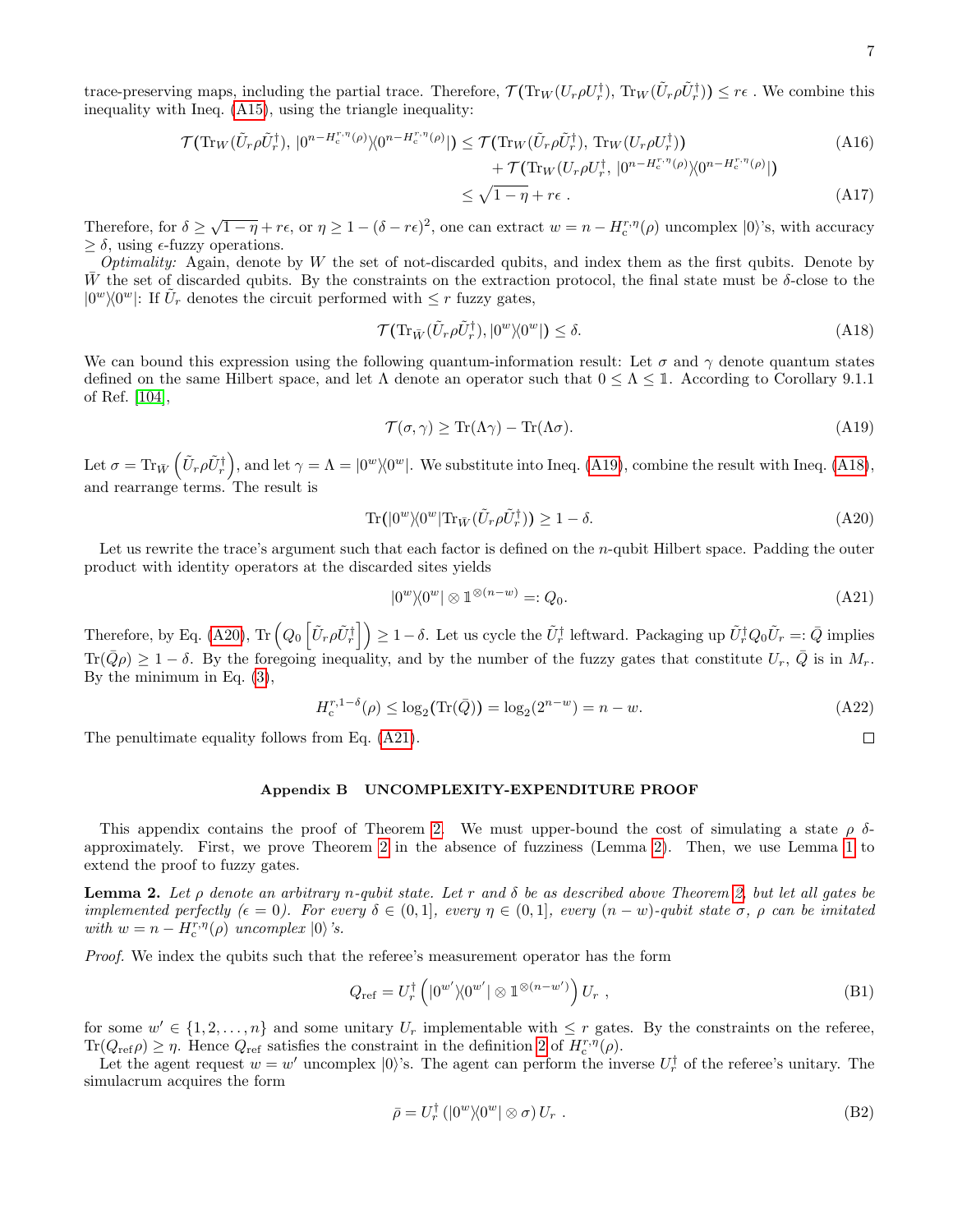If the referee receives  $\bar{\rho}$ , their probability of guessing  $\rho$  is Tr  $(Q_{ref}\bar{\rho}) = 1 \geq 1 - \delta$ . Hence  $\bar{\rho}$  satisfies the constraint on the agent.

We can derive two expressions for  $\log_2(\text{Tr}(Q_{\text{ref}}))$ . First, by Eq. [\(B1\)](#page-6-6) and  $w' = w$ ,  $\log_2(\text{Tr}(Q_{\text{ref}})) = n - w$ . Second,  $Q_{\text{ref}}$  was chosen to minimize  $\text{Tr}(Q_{\text{ref}} 1/2^n)$ . Therefore,  $Q_{\text{ref}}$  achieves the minimum in the definition [\(2\)](#page-2-2). Therefore,  $\log_2(\text{Tr}(Q_{\text{ref}})) = H_c^{r,\eta}(\rho)$ . Equating the two expressions for the log, and solving for w, yields  $w = n - H_c^{r,\eta}(\rho)$ . □

We have proved a fuzziness-free variation on Theorem [2.](#page-3-2) We extend that proof to a proof of the theorem itself, assuming that all gates applied are  $\epsilon$ -fuzzy.

*Proof.* Recall the assumption that  $\delta \geq 2r\epsilon$ . Due to gate fuzziness, the referee implements the fuzzy operation  $\tilde{U}_r^{\text{ref}}$ , instead of  $U_r$ , and effects the POVM  $\tilde{Q}$ , instead of  $\bar{Q}$ . Likewise, the agent implements the fuzzy operation  $\tilde{U}_r^{\text{agt}}$ , instead of  $U_r$ , and constructs the state  $\tilde{\rho}$ , instead of  $\bar{\rho}$ . The referee identifies  $\tilde{\rho}$  as  $\rho$  with probability at least  $1 - \delta$ , since

$$
\operatorname{Tr}\left(\tilde{Q}\tilde{\rho}\right) = \operatorname{Tr}\left(\left\{\tilde{U}_r^{\text{ref}\dagger}\left[|0^w\rangle\langle0^w| \otimes \mathbb{1}^{\otimes(n-w)}\right] \tilde{U}_r^{\text{ref}}\right\}\left\{\tilde{U}_r^{\text{agt}\dagger}\left[|0^w\rangle\langle0^w| \otimes \sigma\right] \tilde{U}_r^{\text{agt}}\right\}\right) \tag{B3}
$$

$$
= \text{Tr}\left( \left[ |0^w \rangle \langle 0^w | \otimes \mathbb{1}^{\otimes (n-w)} \right] \tilde{U}_r^{\text{ref}} \tilde{U}_r^{\text{agt} \dagger} \left[ |0^w \rangle \langle 0^w | \otimes \sigma \right] \tilde{U}_r^{\text{agt}} \tilde{U}_r^{\text{ref} \dagger} \right) \tag{B4}
$$

<span id="page-7-2"></span>
$$
\geq \text{Tr}\left(\left[|0^w\rangle\langle 0^w| \otimes 1^{\otimes (n-w)}\right] [|0^w\rangle\langle 0^w| \otimes \sigma]\right) - \mathcal{T}\left(|0^w\rangle\langle 0^w| \otimes \sigma, \tilde{U}_r^{\text{ref}} \tilde{U}_r^{\text{agt} \dagger} [|0^w\rangle\langle 0^w| \otimes \sigma] \tilde{U}_r^{\text{agt}} \tilde{U}_r^{\text{ref} \dagger}\right)
$$
(B5)

<span id="page-7-3"></span>
$$
= 1 - \mathcal{T}\left(\tilde{U}_r^{\text{reft}}\left[|0^w\rangle\langle0^w|\otimes\sigma\right]\tilde{U}_r^{\text{ref}}, \tilde{U}_r^{\text{agtt}}\left[|0^w\rangle\langle0^w|\otimes\sigma\right]\tilde{U}_r^{\text{agt}}\right) \tag{B6}
$$

<span id="page-7-4"></span>
$$
\geq 1 - \mathcal{T} \left( \tilde{U}_r^{\text{ref}} \left[ |0^w \rangle \langle 0^w | \otimes \sigma \right] \tilde{U}_r^{\text{ref}}, \, U_r^{\dagger} \left[ |0^w \rangle \langle 0^w | \otimes \sigma \right] U_r \right) - \mathcal{T} \left( U_r^{\dagger} \left[ |0^w \rangle \langle 0^w | \otimes \sigma \right] U_r, \, \tilde{U}_r^{\text{agt}\dagger} \left[ |0^w \rangle \langle 0^w | \otimes \sigma \right] \tilde{U}_r^{\text{agt}} \right) \tag{B7}
$$

<span id="page-7-5"></span>
$$
\geq 1 - 2r\epsilon \tag{B8}
$$

$$
\geq 1 - \delta. \tag{B9}
$$

Inequality [\(B5\)](#page-7-2) follows by the application of Ineq. [\(A19\)](#page-6-1) to  $\sigma = \tilde{U}_r^{\text{ref}} \tilde{U}_r^{\text{agt}\dagger} [|0^w\rangle\langle0^w| \otimes \sigma] \tilde{U}_r^{\text{agt}\dagger} \tilde{U}_r^{\text{ref}\dagger}, \gamma = |0^w\rangle\langle0^w| \otimes \sigma$ , and  $\Lambda = |0^w\rangle\langle 0^w| \otimes 1^{\otimes (n-w)}$ . Equation [\(B6\)](#page-7-3) follows the trace distance's unitary invariance. Inequality [\(B7\)](#page-7-4) follows from the triangle inequality. Inequality [\(B8\)](#page-7-5) follows from Lemma [1.](#page-4-3) Therefore, the agent can imitate  $\rho$  with probability  $\geq 1 - \delta$  using (as shown in Lemma [2\)](#page-6-5)  $w = n - H_c^{r,\delta}(\rho)$  uncomplex  $|0\rangle$ 's.  $\Box$ 

# <span id="page-7-0"></span>Appendix C PROOF OF THE BRICKWORK COMPLEXITY'S MONOTONICITY

This appendix contains the proof of Theorem [4.](#page-7-1) We extend results in Ref. [\[6\]](#page-10-4) from Haar-random gates to fuzzy gates, then to monotonicity statements.

Several pieces of background are necessary. We call an arrangement of gates an architecture. Slotting particular gates into an architecture produces a circuit. A circuit may contain a light cone, a block of gates the contains one qubit that links to each other qubit via a path, perhaps unique to the latter qubit, formed from gates (Fig. 2 of [\[6\]](#page-10-4)).

An accessible dimension is introduced in Ref. [\[6\]](#page-10-4): Consider choosing two-qubit gates whose fuzzy approximations are slotted into any architecture  $A$ . The slotting-in forms a circuit that implements a unitary. All the unitaries so implementable form a set  $\mathcal{U}(A)$ . The number of degrees of freedom needed to specify  $\mathcal{U}(A)$  is the *accessible dimension*  $\dim(\mathcal{U}(A)) \leq 4^n$  [\[6\]](#page-10-4). Consider applying to  $|0^n\rangle$  each unitary in  $\mathcal{U}(A)$ . The resulting states form a set that we denote by  $\mathcal{U}_{\text{state}}(A)$ .

A fuzzy gate, recall, is drawn from the group SU(4) of two-qubit gates. Denote by  $d\tilde{U}$  the Haar measure on SU(4). By definition, fuzzy gates are drawn according to probability distributions of the form  $p_{U,\epsilon}(\tilde{U}) d\tilde{U}$ , for a density function  $p_{U,\epsilon}(\tilde{U})$  in  $L^1$ . Therefore, the fuzzy-gate distribution is absolutely continuous with respect to the Haar measure: Consider any set of gates that has measure 0 with respect to the Haar measure on  $SU(4)^{\times R}$ . The set has measure 0 also for the fuzzy-gate distribution.

By an *n*-qubit Pauli string, we mean, an *n*-fold tensor product of (i) one-qubit Pauli operators and (ii) one-qubit identity operators 1. We prove the following technical version of Theorem [3.](#page-3-3)

<span id="page-7-1"></span>Theorem 4 (Monotonicity of exact uncomplexity: formal). Consider the following protocol: Choose any two-qubit gates  $U_1, U_2, \ldots, U_R$ , for some  $R \in \mathbb{Z}_+$ . Let  $\epsilon' > 0$ , and draw  $\tilde{U}_1, \tilde{U}_2, \ldots, \tilde{U}_R$  near  $U_1, U_2, \ldots, U_R$  according to an  $\epsilon'$ fuzzy distribution over  $SU(4)^{\times R}$ . Slot the resulting gates into any brickwork architecture. Apply the resulting circuit to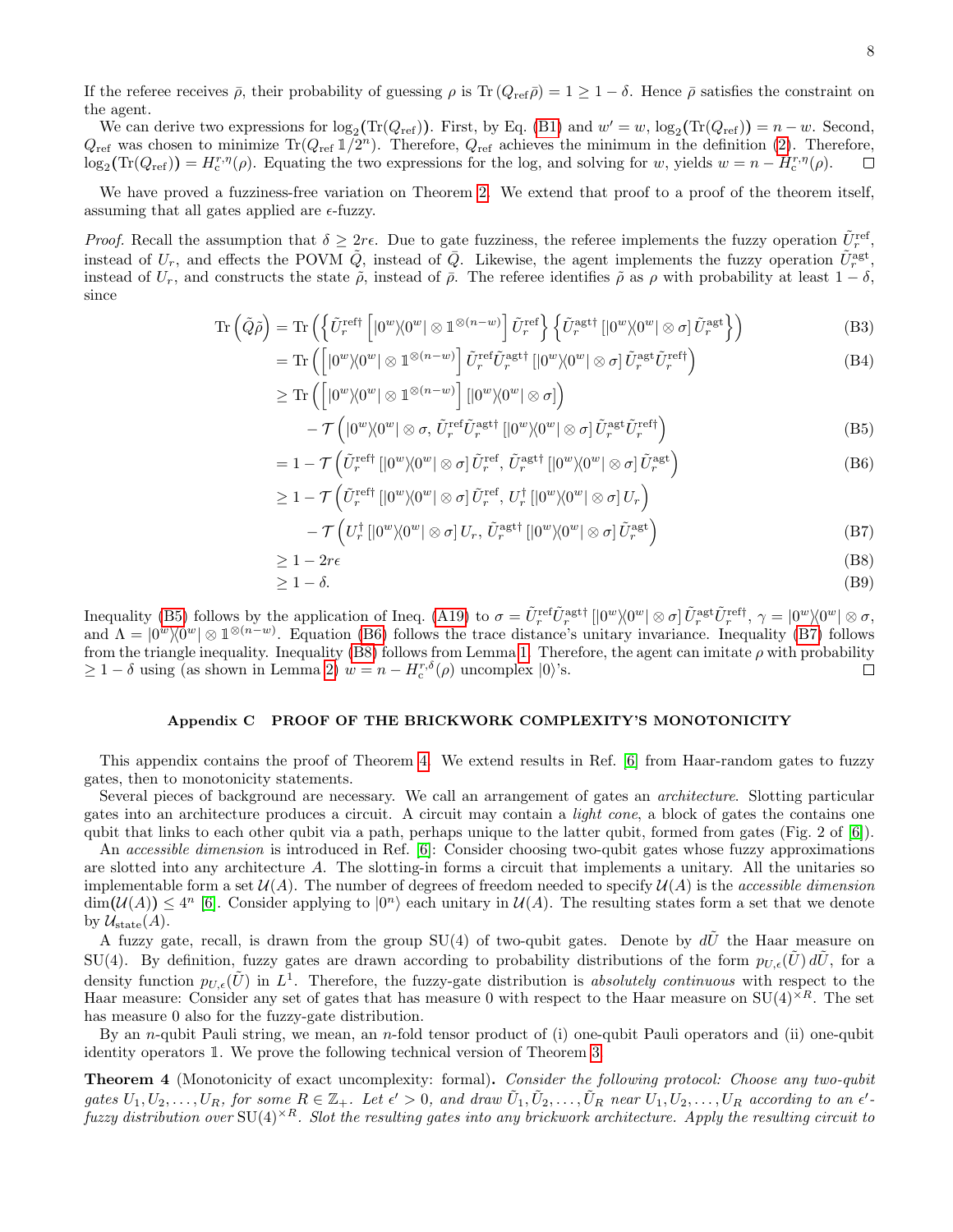$|0^n\rangle$ . This protocol prepares a state whose brickwork uncomplexity is  $\geq \mathcal{C}_{\max} - R$ . For every integer  $R \in (0, \Omega(4^n))$ , the following holds: Let  $V_1, V_2, \ldots, V_{n(n-1)}$  denote any two-qubit gates in an n-layer brickwork architecture. Let  $\tilde{V}_1, \tilde{V}_2, \ldots, \tilde{V}_{n(n-1)}$  denote corresponding  $\epsilon$ -fuzzy gates, with  $\epsilon > 0$ . With probability 1, the brickwork uncomplexity decreases:

$$
\mathcal{C}_{\max} - \mathcal{C}_{\text{bw}} \left( \left[ \tilde{V}_{n(n-1)} \tilde{V}_{n(n-1)-1} \dots \tilde{V}_1 \right] \left[ \tilde{U}_R \tilde{U}_{R-1} \dots \tilde{U}_1 \right] | 0^n \rangle \right) < \mathcal{C}_{\max} - R \ . \tag{C1}
$$

 $\epsilon$  and  $\epsilon'$  can be chosen to be arbitrarily small without affecting the theorem. To connect the formal statement above with the main text's informal statement (Theorem [3\)](#page-3-3), we proceed as follows. We choose for the unitaries  $U_1, U_2, \ldots, U_R$ to form an optimal brickwork preparation circuit for  $|\psi\rangle$ . We choose for  $\epsilon'$  to be much smaller than other parameters in the problem. The latter choice ensures that the state transformed by  $V_1, V_2, \ldots, V_{n(n-1)}$  is arbitrarily close to  $|\psi\rangle$ .

We need the following lemma, proven as Lemma 1 in Ref. [\[6\]](#page-10-4):

<span id="page-8-2"></span>**Lemma 3.** Let A denote any architecture. The states preparable with architecture-A circuits form the set  $\mathcal{U}_{\text{state}}(A)$ . Let  $M \subset \mathcal{U}_{state}(A)$  denote any (semialgebraic) subset for which  $\dim(M) < \dim(\mathcal{U}_{state}(A))$ . Consider drawing an architecture-A circuit uniformly randomly. The circuit effects a unitary in M with probability 0.

Proof of Theorem [4.](#page-7-1) To prove that the brickwork uncomplexity decreases monotonically, we prove that the brickwork complexity increases monotonically. Denote by  $A_{\text{bw},T}$  the T-layer brickwork architecture, which contains  $T(n-1) = R$ gates total. To prove Ineq. [\(C1\)](#page-8-0), we must prove only that

<span id="page-8-1"></span><span id="page-8-0"></span>
$$
\dim(\mathcal{U}_{\text{state}}(A_{\text{bw},T+n})) > \dim(\mathcal{U}_{\text{state}}(A_{\text{bw},T})). \tag{C2}
$$

The reason is, Ineq. [\(C2\)](#page-8-1) and Lemma [3](#page-8-2) imply the following: Consider randomly drawing a unitary effected by a brickwork architecture  $A_{\text{bw},T+n}$ . The unitary has zero probability of being implementable with a brickwork architecture whose  $R = T(n-1)$ .

Let us prove Ineq. [\(C2\)](#page-8-1). Consider contracting the gates in  $A_{bw,T}$ , then applying the resulting unitary to  $|0^n\rangle$ . We map a set of  $R$  two-qubit gates to a point on the unit sphere. More generally, contraction forms a smooth map  $f: SU(4) \times R \to S^{2 \times 2^{n}-1}$ . The map's greatest possible rank equals dim $(\mathcal{U}_{\text{state}}(A))$ , we show via semialgebraic geometry in Ref. [\[6\]](#page-10-4). The map's rank also—by definition—equals the rank of the map's Jacobian. Therefore, to prove Ineq. [\(C2\)](#page-8-1), we must identify one circuit—one point  $x = (U_1, U_2, \ldots, U_R, U_{R+1}, \ldots, U_{R+n(n-1)}) \in SU(4)^{\times [R+n(n-1)]}$ —for which the map's Jacobian has a rank  $> dim(U_{\text{state}}(A_{\text{bw},T}))$ .

We construct that circuit as follows. Let  $P_j$  denote a two-local Pauli operator that acts on the same qubits as U<sub>j</sub>. The Jacobian's image is spanned by  $\{ (U_R' U_{R-1}' \dots U_{j+1}') P_j (U_j' U_{j-1}' \dots U_1') \}_{j,P}$  [\[6\]](#page-10-4). Denote by  $x_{\max} \in SU(4)^{\times R}$ a point at which the A contraction map achieves its maximal rank,  $r_{\text{max}}$ . We can construct a point  $x_{\text{ext}}$  =  $(U'_1, U'_2, \ldots, U'_R, V'_1, V'_2, \ldots, V'_{n(n-1)})$  at which the contraction map's rank exceeds the rank at  $r_{\text{max}}$ . (The  $V'_j$ 's are gates chosen to prove a variation on Theorem [4.](#page-7-1) In the variation, Haar-random gates replace the fuzzy gates  $\tilde{V}_j$ . By absolute continuity, the theorem follows for fuzzy gates.)

There exist Hermitian operators  $H_j$  such that the following is true: The map has a Jacobian whose image, at  $x_{\text{max}}$ , is spanned by  $\{H_j U_R U_{R-1} \dots U_1 | 0^n \rangle\}_{j=1,2,\dots r_{\text{max}}} \equiv \{|v_j \rangle\}.$  These vectors' span excludes some of the states formed by applying an *n*-qubit Pauli string to  $U_R U_{R-1} \ldots U_1 | 0^n$  $U_R U_{R-1} \ldots U_1 | 0^n$  $U_R U_{R-1} \ldots U_1 | 0^n$ .<sup>1</sup> The gates  $V'_1, V'_2, \ldots, V'_{n(n-1)}$  transform some excluded Pauli string P into  $Z_{\ell}$ , for a to-be-specified qubit  $\ell: (V'_{n(n-1)}V'_{n(n-1)-1}\ldots V'_{1}) P\left(V^{'}_{1}V^{'}_{2} \ldots V^{'}_{n(n-1)}\right) = Z_{\ell}$ . The foregoing claim is true, Ref. [\[6\]](#page-10-4) shows, under two necessary conditions: (i) The gates  $V'_1, V'_2, \ldots, V'_{n(n-1)}$  are in an architecture that contains a light cone. (ii)  $\ell$  indexes the light cone's final qubit, which connects to all the other light-cone qubits via paths formed from gates. Both conditions are satisfied by an  $n(n - 1)$ -gate brickwork circuit and  $\ell = 1$ . All the states  $(V'_{n(n-1)}V'_{n(n-1)-1}\ldots V'_{1}) H_{j} (V'^{\dagger}_{1}V'^{\dagger}_{2}\ldots V'^{\dagger}_{n(n-1)}) (U'_{R}U'_{R-1}\ldots U'_{1}) |0^{n}$  and  $Z_{\ell}(U'_{R}U'_{R-1}\ldots U'_{1}) |0^{n}$  (i) are in the Jacobian's image and (ii) are linearly independent by assumption. Therefore, the contraction map's Jacobian has a rank dim $(\mathcal{U}_{\text{state}}(A_{\text{bw},T})).$ 

Therefore, Ineq. [\(C2\)](#page-8-1) holds for circuits extended with Haar-random gates  $V'_j$ . The fuzzy-gate probability distribution is absolutely continuous with respect to the Haar measure, as explained in the beginning of this appendix. Therefore, Theorem [4](#page-7-1) is true if fuzzy gates replace the Haar-random gates.  $\Box$ 

contradict,  $A'(U'_r U'_{r-1} \dots U'_1)|0^n\rangle = |\psi\rangle \in \text{span}\{|v_j\rangle\}.$ 

However, we can derive a contradiction to the foregoing equation. According to the text above, the Jacobian's image has a submaximal rank. Therefore, span $\{|v_j\rangle\}$  is not the entire space. Therefore, we can choose for  $|\psi\rangle$  to be orthogonal to the  $|v_i\rangle$ . However, we have already proved that  $|\psi\rangle \in \text{span}\{|v_i\rangle\}$ . We have proven a contradiction, so our first premise is false.

<span id="page-8-3"></span><sup>1</sup> We can prove this claim by contradiction: Assume that, for all Pauli operators  $P, PU_r U_{r-1} \ldots U_1 | 0^n \rangle \in \text{span}\{|v_j \rangle\}.$  The Pauli operators form an orthonormal basis for the Hermitian operators defined on the same Hilbert space. Therefore, for every state  $|\psi\rangle$  in the space, we can build the Hermitian operator  $A' =$  $|\psi\rangle\langle 0^n|\left(U_1^{'\dagger}U_2^{'\dagger}\ldots U_r^{'\dagger}\right) + \text{h.c.}$  By the assumption we mean to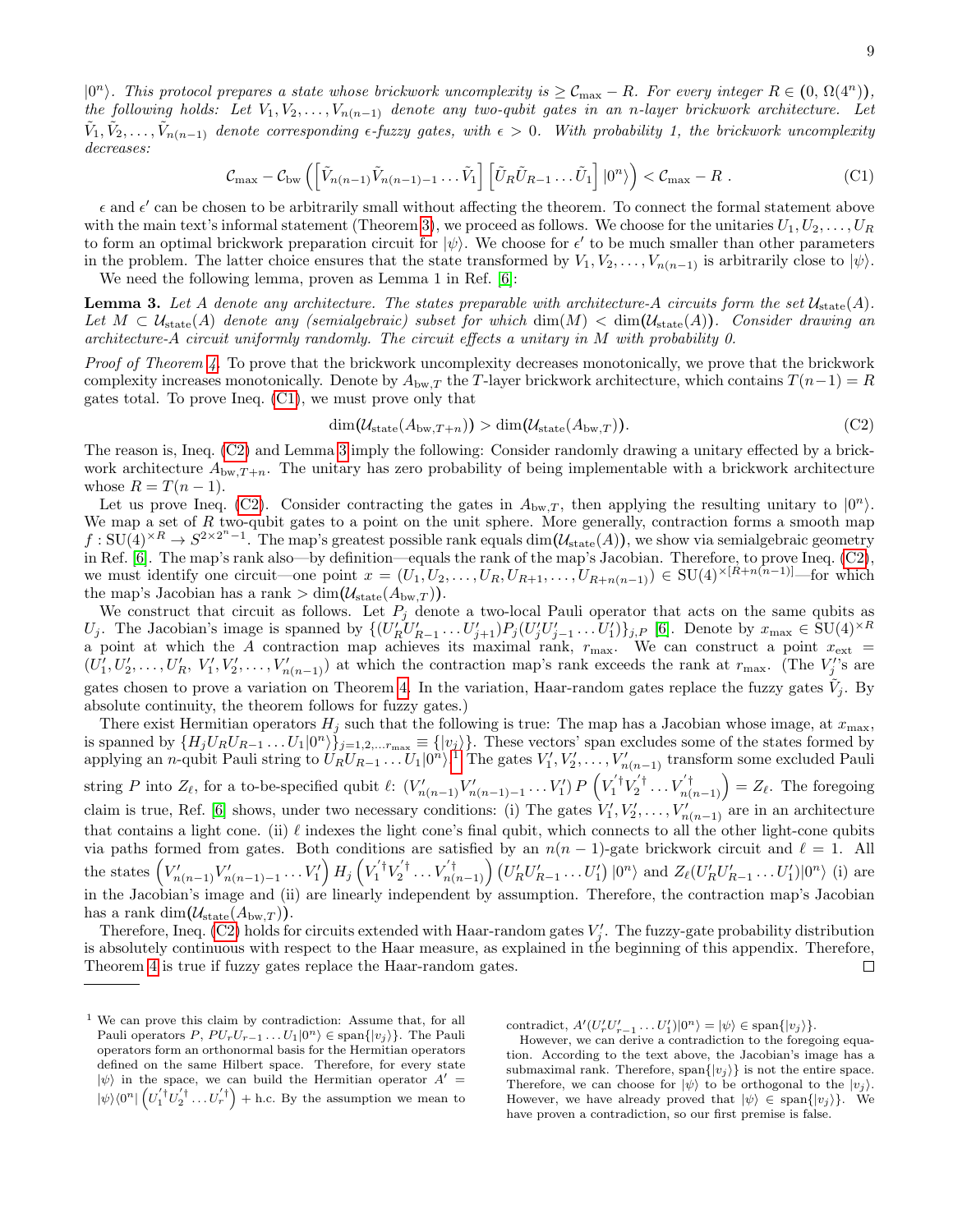# <span id="page-9-0"></span>Appendix D MONOTONICITY OF THE COMPLEXITY ENTROPY IN TWO CASES

This section supports our conjecture that the complexity negentropy declines monotonically under fuzzy operations (Conjecture [1\)](#page-3-1). We show that the complexity entropy grows monotonically in two cases. In both, the error-intolerance parameter  $\eta = 1$ . The reason is, our techniques derive from a proof of the linear growth, under random circuits, of the exact complexity, the least number of two-qubit gates required to prepare an n-qubit state  $|\psi\rangle$  from  $|0^n\rangle$  exactly [\[6\]](#page-10-4). Define as the *approximate complexity* the least number of two-qubit gates required to prepare  $|\psi\rangle$  approximately. We would have to prove the approximate complexity's linear growth, to prove that  $H_c^{r,\eta}$  increases monotonically under fuzzy operations when  $\eta < 1$ . The approximate proof would require more than the dimension counting used here; we would need insights into the geometry of the set of unitaries implemented by local quantum circuits.

Two definitions underlie our proof: (i) Define an *architecture* as the layout of gates in a quantum circuit. (ii) Define as  $\mathcal{E}_{k,r}$  the ensemble of *n*-qubit states formed as follows: Pick  $k = 0, 1, \ldots, n$  qubits uniformly randomly; and pick a k-qubit state vector  $|\phi\rangle$  Haar-randomly. Prepare those qubits in  $|\phi\rangle$ . Pad  $|\phi\rangle$  with  $|0\rangle$ 's, to produce  $|\phi\rangle|0^{n-k}\rangle$ . Perform a circuit, with a random  $(< r$ )-gate architecture, of any fuzzy gates.<sup>[2](#page-9-1)</sup>

<span id="page-9-3"></span>**Lemma 4.** Let the number of chosen qubits be  $k > \log_2(15r)$ . Consider drawing a state from  $\mathcal{E}_{k,r}$  uniformly randomly, then performing an arbitrary fuzzy gate. The complexity negentropy  $n - H_c^{r,0}$  does not increase, with probability 1.

Proof. Consider the "uncomplex" POVM elements  $Q \in M_r$ , for which  $\log_2 \text{Tr}(Q) \leq k$ . Consider the states  $|\psi\rangle$ for which, for some such Q,  $\text{Tr}(Q|\psi\rangle\langle\psi|) = 1$ . All the  $Q \in M_r$  are mutually orthogonal projectors. Therefore, the aforementioned  $|\psi\rangle$ 's form the set

<span id="page-9-4"></span>
$$
\mathcal{U}_{r,k} := \bigcup_{Q \in M_r} \text{Im}(Q) = \bigcup_{Q \in M_r} \bigcup_{\pi \in S_n} \{ U_r U_{r-1} \dots U_1 \pi |\phi\rangle | 0^{n-k} \rangle : U_j \text{ is two-local } \forall j, \ |\phi\rangle \in (\mathbb{C}^2)^{\otimes k} \}.
$$
 (D1)

The projector Q has an image  $\text{Im}(Q)$ , and  $\text{S}_n$  denotes the group of the permutations of n objects. Since  $|0^k\rangle$  is a state  $|\phi\rangle \in \mathbb{C}^k, \, \mathcal{U}_{r,0} \subseteq \mathcal{U}_{r,1} \subseteq \ldots \subseteq \mathcal{U}_{r,k}.$ 

To characterize the U's further, we denote by  $S^D$  the sphere in  $\mathbb{R}^{D+1,3}$  $\mathbb{R}^{D+1,3}$  $\mathbb{R}^{D+1,3}$  Also, we identify  $\mathbb{C}^{2^k}$  with  $\mathbb{R}^{2\times 2^k}$ . The  $\mathcal{U}_{r,k}$  are the images of the polynomial contraction maps  $S^{2\times 2^k-1}\times SU(4)^{\times R} \to (\mathbb{C}^2)^{\otimes k}$ . Therefore, by the Tarski-Seidenberg principle [\[105\]](#page-12-4), the  $\mathcal{U}_{r,k}$  are semialgebraic sets. (A semialgebraic set consists of the solutions to a finite set of polynomial equations and inequalities over the real numbers.) Every semialgebraic set decomposes as a union of smooth manifolds [\[105\]](#page-12-4). The greatest manifold dimension is the semialgebraic set's dimension [\[105\]](#page-12-4).

Therefore, we can bound  $\dim(\mathcal{U}_{r,k})$  as follows. Since  $\{|\phi\rangle|0^{n-k}\}\subseteq \mathcal{U}_{r,k}$ ,  $\dim(\mathcal{U}_{r,k}) \geq \dim\left(S^{2\times 2^k-1}\right) = 2\times 2^k - 1$ . According to Lemma [4,](#page-9-3)  $k > \log_2(15r)$ . Therefore,  $2 \times 2^k - 1 > 2 \times 2^{k-1} - 1 + 15r$ . By parameter counting,  $\dim(\mathcal{U}_{r,k-1}) \leq 2 \times 2^{k-1} - 1 + 15r$ . Therefore,  $\dim(\mathcal{U}_{r,k-1}) < \dim(\mathcal{U}_{r,k})$ . Therefore, by Ref. [\[6,](#page-10-4) Lemma 1],  $\mathcal{U}_{r,k-1}$  forms a measure-0 set in  $\mathcal{U}_{r,k}$ .

We apply the above conclusion as follows. Consider drawing a state uniformly randomly from the ensemble  $\mathcal{E}_{k,r}$ . If the state has a complexity entropy  $H_c^{r,0} \leq k-1$ , the state is in  $\mathcal{U}_{r,k-1}$ , which forms a measure-0 set in  $\mathcal{U}_{r,k}$ , we just concluded. Therefore, the drawn state satisfies  $H_c^{r,0} \leq k-1$  with probability 0. Applying a unitary to the  $\mathcal{U}_{r,k}$ elements constitutes a diffeomorphism. Therefore, the unitary does not change the set's dimension. Fuzzy operations are unitaries, so applying a fuzzy operation cannot decrease  $H_c^{r,0}$ .  $\Box$ 

Having proved that the complexity negentropy decreases monotonically in one case, we proceed to the second case. Denote by  $\mathcal{E}_{k,A}$  the ensemble defined as  $\mathcal{E}_{k,r}$ , except that the r-gate fuzzy circuit has the architecture A.

**Lemma 5.** For every  $k < n$  and  $r = 0, 1, ..., 2 \times \lfloor (2^n - 1 - 2^k)/15 \rfloor$ , there exists an architecture A for which the following holds: Let A' denote any architecture that contains a light cone. Consider drawing (i) a state from  $\mathcal{E}_{k,A}$ and (ii) an architecture-A' circuit. Consider following A with the light-cone-containing  $A'$ , and call the extended architecture  $A_{\text{ext}}$ . Running the circuit on the state decreases the complexity negentropy  $n - H_c^{r,0}$ , with probability 1 over the ensemble  $\mathcal{E}_{k,A_{\text{ext}}}$ .

<span id="page-9-2"></span>and k.

<span id="page-9-1"></span><sup>2</sup> We draw the random architecture, or directed graph, as follows: Sequentially draw  $R$  uniformly random pairs of qubits  $(j, k)$ , with  $j \neq k$ . For each pair, add to the graph a vertex between edges j

<sup>3</sup> Our proof could be cast equivalently in terms of complex projective spaces, which are prevalent in the holographic literature  $[10]$ .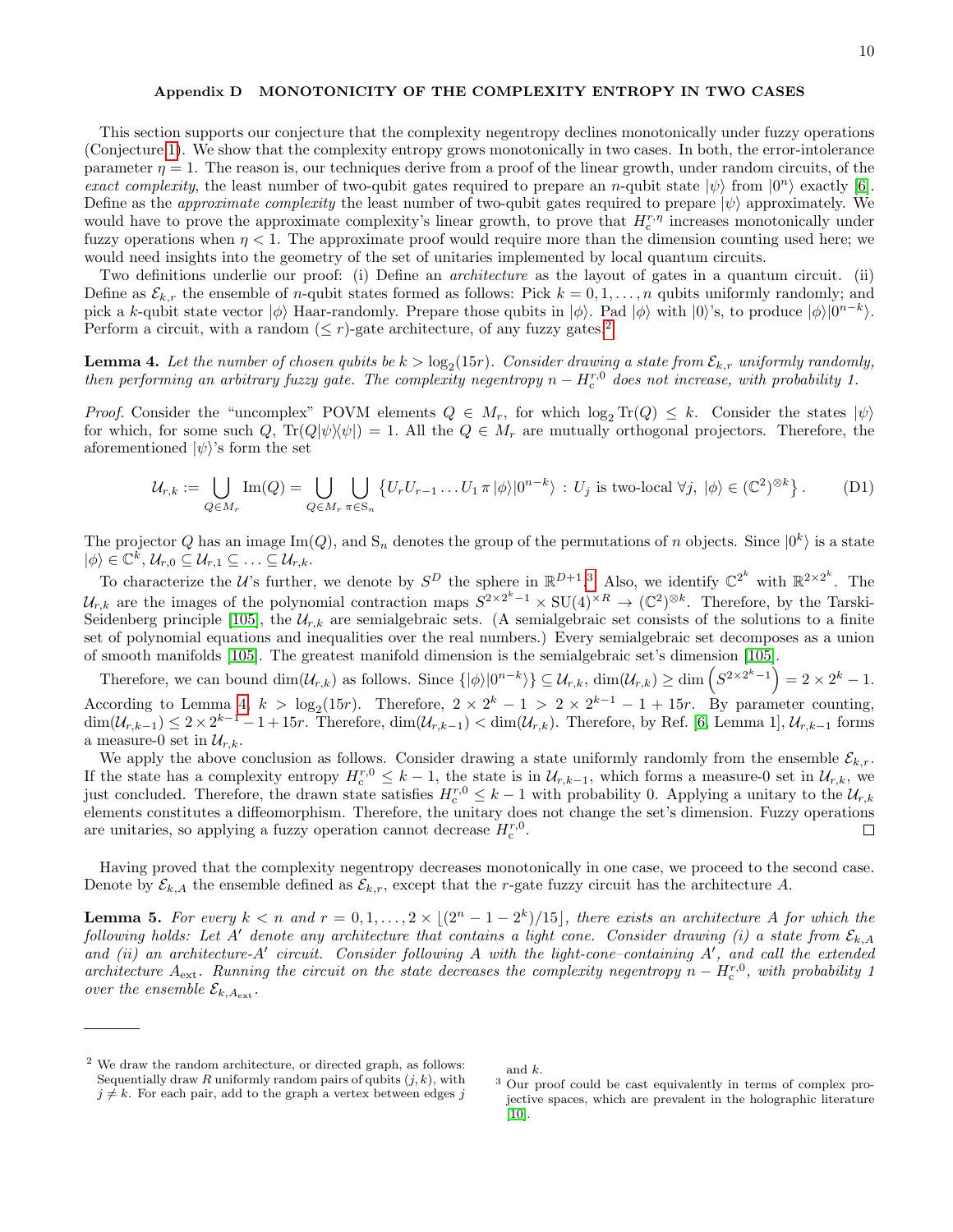Proof. Define, similarly to Eq. [\(D1\)](#page-9-4), the set

$$
\mathcal{U}_{k,A} := \bigcup_{Q \in M_r} \left\{ U_r U_{r-1} \dots U_1 |\phi\rangle |0^{n-k} \right\} : \text{ circuit has architecture } A, \ |\phi\rangle \in (\mathbb{C}^2)^{\otimes k} \right\}. \tag{D2}
$$

We proceed similarly to the proof of Theorem [4:](#page-7-1) Let the architecture A be such that  $\dim(\mathcal{U}_{k,A})$  has the greatest value achievable with any  $(\leq r)$ -gate architecture. We must prove only that  $\dim(\mathcal{U}_{k,A}) < \dim(\mathcal{U}_{k,A_{\text{ext}}})$ : If this inequality holds, then, by Lemma [3,](#page-8-2) randomly drawing a state from  $\mathcal{E}_{k,A_{\rm ext}}$  has 0 probability of being in  $\mathcal{U}_{k,\tilde{A}}$ , for every architecture  $\tilde{A}$  with  $\leq r$  gates.

The dimension  $\dim(\mathcal{U}_{k,A})$  equals the dimension of a contraction map's Jacobian. The Jacobian's image is spanned by a set of vectors  $|v_j\rangle \in \mathbb{R}^{2 \times 2^{n}-1}$ . We can choose for the vectors to have the form  $|v_j\rangle = A_j U_1 U_2 ... U_r |0^{n-k}\rangle |\phi\rangle$ , for Hermitian operators  $A_j$ . There is a Pauli operator P such that  $|v'\rangle = PU_1U_2 \dots U_r|0^{n-k}\rangle |\phi\rangle \notin \text{span}\{|v_j\rangle\},\$ if the rank of the Jacobian's image does not attain the greatest possible value,  $2 \times 2^{n} - 1$ .<sup>[4](#page-10-19)</sup> The rank's submaximality is guaranteed by the assumptions  $k < n$  and  $r = 0, 1, ..., 2 \times |(2^n - 1 - 2^k)/15|$ . We can follow A with an architecture-A', depth-R' circuit. Applying the procedure of Ref. [\[6\]](#page-10-4) to the Pauli operator P, we find a higher-rank point for  $A_{\text{ext}}$ :  $\dim(\mathcal{U}_{k,A}) < \dim(\mathcal{U}_{k,A_{\rm ext}}).$  $\Box$ 

#### REFERENCES

- <span id="page-10-0"></span>[1] A. Deshpande, B. Fefferman, M. C. Tran, M. Foss-Feig, and A. V. Gorshkov, Phys. Rev. Lett. 121, 030501 (2018).
- [2] S. Boixo *et al.*, Nature Phys. **14**, 595 (2018).
- <span id="page-10-1"></span>[3] F. Arute *et al.*, Nature **574**, 505 (2019).
- <span id="page-10-2"></span>[4] M. Schwarz, K. Temme, F. Verstraete, D. Perez-Garcia, and T. S. Cubitt, Phys. Rev. A 88, 032321 (2013).
- <span id="page-10-3"></span>[5] M. B. Hastings, Phys. Rev. Lett. **107**, 210501 (2011).
- <span id="page-10-4"></span>[6] J. Haferkamp, P. Faist, N. B. T. Kothakonda, J. Eisert, and N. Yunger Halpern, arXiv e-prints , arXiv:2106.05305 (2021), 2106.05305.
- <span id="page-10-5"></span>[7] L. Susskind, Fort. Phys. 64, 24 (2016).
- <span id="page-10-18"></span>[8] D. Stanford and L. Susskind, Phys. Rev. D 90, 126007 (2014).
- [9] A. R. Brown, D. A. Roberts, L. Susskind, B. Swingle, and Y. Zhao, Phys. Rev. D 93, 086006 (2016).
- <span id="page-10-7"></span>[10] A. R. Brown and L. Susskind, Phys. Rev. D 97, 086015 (2018).
- [11] A. Bouland, B. Fefferman, and U. Vazirani, arXiv:1910.14646 (2019).
- <span id="page-10-6"></span>[12] A. R. Brown, D. A. Roberts, L. Susskind, B. Swingle, and Y. Zhao, Phys. Rev. Lett. 116, 191301 (2016).
- <span id="page-10-16"></span>[13] M. A. Nielsen, arXiv e-prints , quant (2005), quant-ph/0502070.
- <span id="page-10-8"></span>[14] L. Susskind, arXiv e-prints , arXiv:1810.11563 (2018), 1810.11563.
- <span id="page-10-17"></span>[15] A. R. Brown, L. Susskind, and Y. Zhao, Phys. Rev. D **95**, 045010 (2017).
- <span id="page-10-9"></span>[16] E. Chitambar and G. Gour, Rev. Mod. Phys. **91**, 025001 (2019).
- <span id="page-10-10"></span>[17] R. Horodecki, P. Horodecki, M. Horodecki, and K. Horodecki, Rev. Mod. Phys. 81, 865 (2009).
- <span id="page-10-11"></span>[18] M. Horodecki et al., Phys. Rev. Lett. **90**, 100402 (2003).
- [19] M. Horodecki, P. Horodecki, and J. Oppenheim, Phys. Rev. A 67, 062104 (2003).
- <span id="page-10-12"></span>[20] G. Gour, M. P. Müller, V. Narasimhachar, R. W. Spekkens, and N. Yunger Halpern, Physics Rep. 583, 1 (2015), The resource theory of informational nonequilibrium in thermodynamics.
- <span id="page-10-13"></span>[21] E. H. Lieb and J. Yngvason, Physics Rep. 310, 1 (1999).
- [22] D. Janzing, P. Wocjan, R. Zeier, R. Geiss, and T. Beth, Int. J. Th. Phys. 39, 2717 (2000).
- [23] F. G. S. L. Brandão, M. Horodecki, J. Oppenheim, J. M. Renes, and R. W. Spekkens, Phys. Rev. Lett. 111, 250404 (2013).
- [24] P. Faist, J. Oppenheim, and R. Renner, New J. Phys. 17, 043003 (2015).
- [25] N. Yunger Halpern and J. M. Renes, Phys. Rev. E 93, 022126 (2016).
- [26] N.Y. Halpern, J. Phys. A **51**, 094001 (2018).
- [27] M. Lostaglio, D. Jennings, and T. Rudolph, New J. Phys. 19, 043008 (2017).
- [28] Y. Guryanova, S. Popescu, A. J. Short, R. Silva, and P. Skrzypczyk, Nature Comm. 7, 12049 (2016).
- [29] N. Yunger Halpern, P. Faist, J. Oppenheim, and A. Winter, Nature Comm. 7, 12051 (2016).
- [30] C. Sparaciari, J. Oppenheim, and T. Fritz, Phys. Rev. A **96**, 052112 (2017).
- <span id="page-10-14"></span>[31] Z. Baghali Khanian, M. Nath Bera, A. Riera, M. Lewenstein, and A. Winter, arXiv e-prints , arXiv:2011.08020 (2020), 2011.08020.
- <span id="page-10-15"></span>[32] J. Aberg, arXiv e-prints , quant (2006), quant-ph/0612146.
- [33] T. Baumgratz, M. Cramer, and M. B. Plenio, Phys. Rev. Lett. **113**, 140401 (2014).
- [34] A. Winter and D. Yang, Phys. Rev. Lett. **116**, 120404 (2016).

<span id="page-10-19"></span><sup>4</sup> This claim follows as in the proof of Theorem [4.](#page-7-1)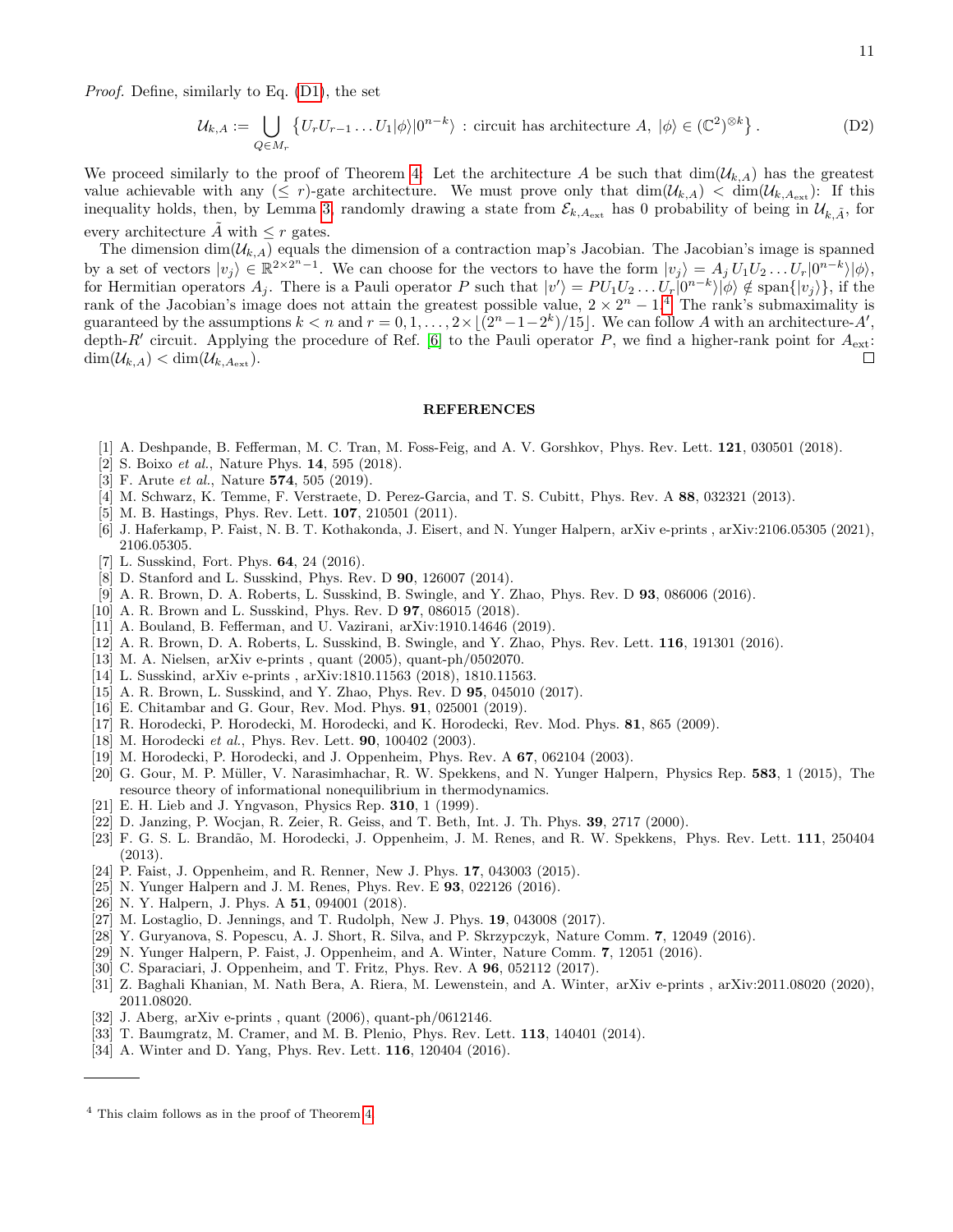- [35] I. Marvian and R. W. Spekkens, Phys. Rev. A 94, 052324 (2016).
- [36] K. Ben Dana, M. García Díaz, M. Mejatty, and A. Winter, Phys. Rev. A 95, 062327 (2017).
- [37] A. Streltsov, S. Rana, M. N. Bera, and M. Lewenstein, Phys. Rev. X 7, 011024 (2017).
- [38] F. Bischof, H. Kampermann, and D. Bruß, Phys. Rev. Lett. **123**, 110402 (2019).
- [39] G. Saxena, E. Chitambar, and G. Gour, Phys. Rev. Res. 2, 023298 (2020).
- <span id="page-11-0"></span>[40] A. Streltsov, S. Rana, P. Boes, and J. Eisert, Phys. Rev. Lett. 119, 140402 (2017).
- <span id="page-11-1"></span>[41] G. Gour, IEEE Trans. Inf. Th. **65**, 5880 (2019).
- [42] R. Takagi and B. Regula, Phys. Rev. X 9, 031053 (2019).
- [43] Z.-W. Liu and A. Winter, arXiv e-prints , arXiv:1904.04201 (2019), 1904.04201.
- [44] G. Gour and A. Winter, Phys. Rev. Lett. **123**, 150401 (2019).
- <span id="page-11-2"></span>[45] Y. Liu and X. Yuan, Phys. Rev. Res. 2, 012035 (2020).
- <span id="page-11-3"></span>[46] N. Yunger Halpern, Eddington, Wheeler, and the limits of Knowledge , arXiv:1509.03873 (2017), 1509.03873.
- [47] A. Bernamonti, F. Galli, R. C. Myers, and J. Oppenheim, JHEP 2018, 111 (2018).
- [48] N. Lörch, C. Bruder, N. Brunner, and P. P. Hofer, Quant. Sc. Tech. 3, 035014 (2018).
- [49] M. Lostaglio, Á. M. Alhambra, and C. Perry, Quantum  $2, 52$  (2018).
- [50] X.-K. Song, Y. Huang, J. Ling, and M.-H. Yung, Phys. Rev. A 98, 050302 (2018).
- [51] B. de Lima Bernardo, arXiv e-prints , arXiv:1812.04027 (2018), 1812.04027.
- [52]  $\AA$ . M. Alhambra, M. Lostaglio, and C. Perry, Quantum **3**, 188 (2019).
- [53] S. Chin and J. Huh, Quant. Inf. Proc. 19, 37 (2019), 1807.11187.
- [54] Z. Holmes, S. Weidt, D. Jennings, J. Anders, and F. Mintert, Quantum 3, 124 (2019).
- [55] I. Henao, R. Uzdin, and N. Katz, arXiv e-prints , arXiv:1908.08968 (2019), 1908.08968.
- [56] N. Yunger Halpern and D. T. Limmer, Phys. Rev. A 101, 042116 (2020).
- [57] S. Sarkar, C. Mukhopadhyay, and A. Bayat, New J. Phys. 22, 083077 (2020).
- [58] A. Messinger, A. Ritboon, F. Crimin, S. Croke, and S. M. Barnett, New J. Phys. **22**, 043008 (2020).
- [59] K. C. Tan, Phys. Rev. A **102**, 022421 (2020).
- [60] Z.-W. Liu and A. Winter, arXiv e-prints , arXiv:2010.13817 (2020), 2010.13817.
- [61] C. Lüders et al., PRX Quantum 2, 030320 (2021).
- [62] C. D. White, C. Cao, and B. Swingle, Phys. Rev. B 103, 075145 (2021).
- [63] C. Sparaciari, M. Goihl, P. Boes, J. Eisert, and N. H. Y. Ng, Commun. Phys. 4, 3 (2021).
- [64] K.-D. Wu et al., Advanced Quantum Technologies  $n/a$ , 2100040 (2021).
- <span id="page-11-4"></span>[65] D. Paiva Pires, D. O. Soares-Pinto, and E. Vernek, p. arXiv:2108.01205 (2021), 2108.01205.
- <span id="page-11-5"></span>[66] C. Sinderhauf, L. Piroli, X.-L. Qi, N. Schuch, and J. I. Cirac, JHEP 2019, 38 (2019).
- [67] J. Cotler, N. Hunter-Jones, J. Liu, and B. Yoshida, JHEP 2017, 48 (2017).
- <span id="page-11-6"></span>[68] P. Hayden and J. Preskill, **2007**, 120 (2007).
- <span id="page-11-7"></span>[69] H. W. Lin, JHEP 2019, 63 (2019).
- <span id="page-11-8"></span>[70] G. Chiribella and C. M. Scandolo, New J. Phys. 19, 123043 (2017).
- <span id="page-11-9"></span>[71] C. Sparaciari, J. Oppenheim, and T. Fritz, Physical Review A 96, 052112 (2017), 1607.01302.
- <span id="page-11-10"></span>[72] E. Knill and R. Laflamme, Phys. Rev. Lett. 81, 5672 (1998).
- <span id="page-11-11"></span>[73] F. G. Brandão, W. Chemissany, N. Hunter-Jones, R. Kueng, and J. Preskill, PRX Quantum 2, 030316 (2021).
- <span id="page-11-12"></span>[74] N. B. T. Kothakona and *et al.*, in preparation.
- <span id="page-11-13"></span>[75] D. Gross, S. T. Flammia, and J. Eisert, Physical Review Letters 102, 190501 (2009), 0810.4331.
- <span id="page-11-14"></span>[76] F. Hiai and D. Petz, Commun. Math. Phys. 143, 99 (1991).
- [77] F. Dupuis, L. Krämer, P. Faist, J. M. Renes, and R. Renner, *Generalized entropies* (World Scientific, 2013), pp. 134–153.
- <span id="page-11-17"></span>[78] N. Datta, M. Mosonyi, M.-H. Hsieh, and F. G. S. L. Brandao, IEEE Trans. Inf. Theo. 59, 8014 (2013).
- [79] M. Hayashi, J. Phys. A , 10759 (2002).
- [80] J. Watrous, Lecture notes (2020).
- <span id="page-11-18"></span>[81] L. Wang and R. Renner, Physical Review Letters 108, 200501 (2012), 1007.5456.
- <span id="page-11-15"></span>[82] M. Tomamichel and M. Hayashi, IEEE Transactions on Information Theory 59, 7693 (2013), 1208.1478.
- <span id="page-11-16"></span>[83] M. A. Nielsen and I. L. Chuang, *Quantum computation and quantum information* (Cambridge University Press, 2010).
- <span id="page-11-19"></span>[84] F. Dupuis, L. Kraemer, P. Faist, J. M. Renes, and R. Renner, Generalized entropies, in XVIIth International Congress on Mathematical Physics, pp. 134–153, Singapore, 2013, World Scientific, 1211.3141.
- <span id="page-11-20"></span>[85] M. A. Nielsen, M. R. Dowling, M. Gu, and A. C. Doherty, Science 311, 1133 (2006).
- <span id="page-11-23"></span>[86] M. A. Nielsen, M. R. Dowling, M. Gu, and A. C. Doherty, Phys. Rev. A 73, 062323 (2006).
- <span id="page-11-21"></span>[87] M. R. Dowling and M. A. Nielsen, Quant. Inf. Comp. 8, 861 (2008).
- <span id="page-11-22"></span>[88] M. Horodecki and J. Oppenheim, Nature Comm. 4, 2059 (2013).
- <span id="page-11-24"></span>[89] E. Knill, quant-ph/9508006 (1995).
- [90] D. Gosset, V. Kliuchnikov, M. Mosca, and V. Russo, Quant. Inf. Comp. 14, 1277 (2014).
- [91] D. A. Roberts and B. Yoshida, JHEP 2017, 121 (2017).
- <span id="page-11-25"></span>[92] J. Eisert, Phys. Rev. Lett. **127**, 020501 (2021).
- <span id="page-11-26"></span>[93] C. A. Agón, M. Headrick, and B. Swingle, JHEP 2019, 145 (2019).
- [94] E. Caceres et al., JHEP 2020, 12 (2020).
- [95] S.-M. Ruan, arXiv e-prints , arXiv:2006.01088 (2020), 2006.01088.
- [96] H. A. Camargo et al., Phys. Rev. Res. 3, 013248 (2021).